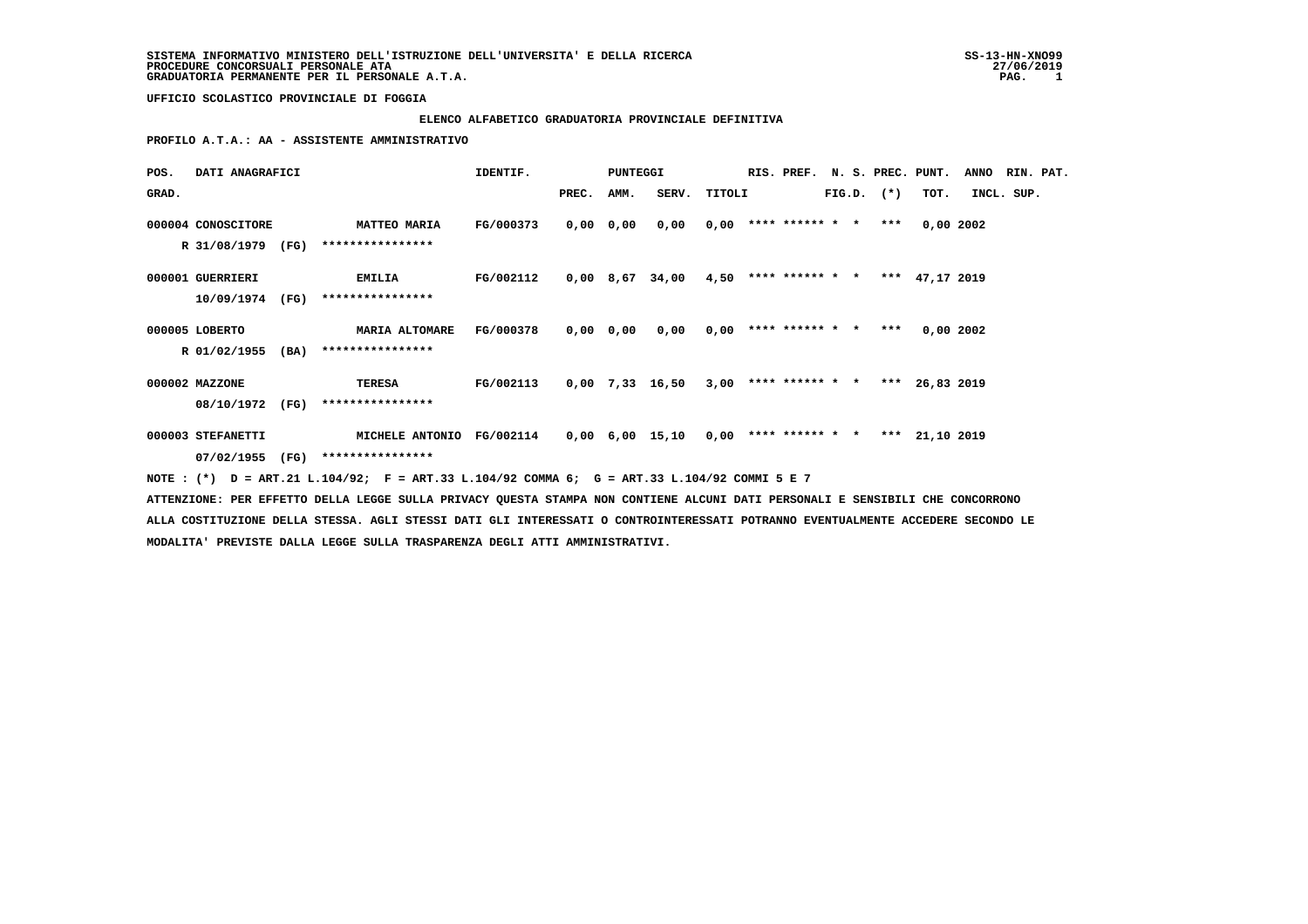# **ELENCO ALFABETICO GRADUATORIA PROVINCIALE DEFINITIVA**

 **PROFILO A.T.A.: AT - ASSISTENTE TECNICO**

| POS.         | DATI ANAGRAFICI                      |      |                                                                                                                                                                                                                                                  | IDENTIF.  |       | PUNTEGGI |                                                      |        | RIS. PREF. |  | N. S. PREC. PUNT. |                                       | <b>ANNO</b> | RIN. PAT. |   |
|--------------|--------------------------------------|------|--------------------------------------------------------------------------------------------------------------------------------------------------------------------------------------------------------------------------------------------------|-----------|-------|----------|------------------------------------------------------|--------|------------|--|-------------------|---------------------------------------|-------------|-----------|---|
| GRAD.        |                                      |      |                                                                                                                                                                                                                                                  |           | PREC. | AMM.     | SERV.                                                | TITOLI |            |  | $FIG.D.$ $(*)$    | TOT.                                  | INCL. SUP.  |           |   |
|              | 000005 FIORENTINO<br>08/03/1979      | (FG) | <b>VALERIA</b><br>****************                                                                                                                                                                                                               | FG/002115 |       |          | 0,00 10,00 12,50                                     |        |            |  |                   | $2,00$ **** ****** * * *** 24,50 2019 |             |           |   |
|              | 000006 IACONETO<br>28/07/1960        | (FG) | <b>STEFANO</b><br>****************                                                                                                                                                                                                               | FG/002116 |       |          | 0,00 6,50 17,30 0,00 **** ****** * *** 23,80 2019    |        |            |  |                   |                                       |             |           |   |
|              | 000003 MERLICCO<br>26/02/1961        | (FG) | <b>DOMENICO</b><br>****************                                                                                                                                                                                                              | FG/002117 |       |          | 0,00 8,00 20,70                                      |        |            |  |                   | $0,00$ **** ****** * * *** 28,70 2019 |             |           |   |
| 000002 NISCI | 10/05/1971                           | (FG) | PAOLO<br>****************                                                                                                                                                                                                                        | FG/002118 |       |          | $0,00$ 7,33 27,54 0,00 **** ****** * *** 34,87 2019  |        |            |  |                   |                                       |             |           | D |
|              | 000001 QUARATO<br>07/11/1957         | (FG) | <b>DAVIDE</b><br>****************                                                                                                                                                                                                                | FG/002119 |       |          | $0,00$ 6,25 32,15 0,00 **** ****** * *** 38,40 2019  |        |            |  |                   |                                       |             |           |   |
|              | 000007 SCHIAVULLI<br>12/10/1983 (FG) |      | PASQUALE<br>****************                                                                                                                                                                                                                     | FG/002121 |       |          | 0,00 8,00 12,00                                      |        |            |  |                   | $2,00$ **** ****** * * *** 22,00 2019 |             |           |   |
|              | 000004 ZAFFARANO                     |      | <b>JESSICA</b>                                                                                                                                                                                                                                   | FG/002123 |       |          | $0,00$ 10,00 15,00 0,00 **** ****** * *** 25,00 2019 |        |            |  |                   |                                       |             |           |   |
|              | 21/09/1976 (RM)                      |      | ****************<br>NOTE: (*) D = ART.21 L.104/92; F = ART.33 L.104/92 COMMA 6; G = ART.33 L.104/92 COMMI 5 E 7<br>ATTENZIONE: PER EFFETTO DELLA LEGGE SULLA PRIVACY QUESTA STAMPA NON CONTIENE ALCUNI DATI PERSONALI E SENSIBILI CHE CONCORRONO |           |       |          |                                                      |        |            |  |                   |                                       |             |           |   |
|              |                                      |      | ALLA COSTITUZIONE DELLA STESSA. AGLI STESSI DATI GLI INTERESSATI O CONTROINTERESSATI POTRANNO EVENTUALMENTE ACCEDERE SECONDO LE                                                                                                                  |           |       |          |                                                      |        |            |  |                   |                                       |             |           |   |

 **MODALITA' PREVISTE DALLA LEGGE SULLA TRASPARENZA DEGLI ATTI AMMINISTRATIVI.**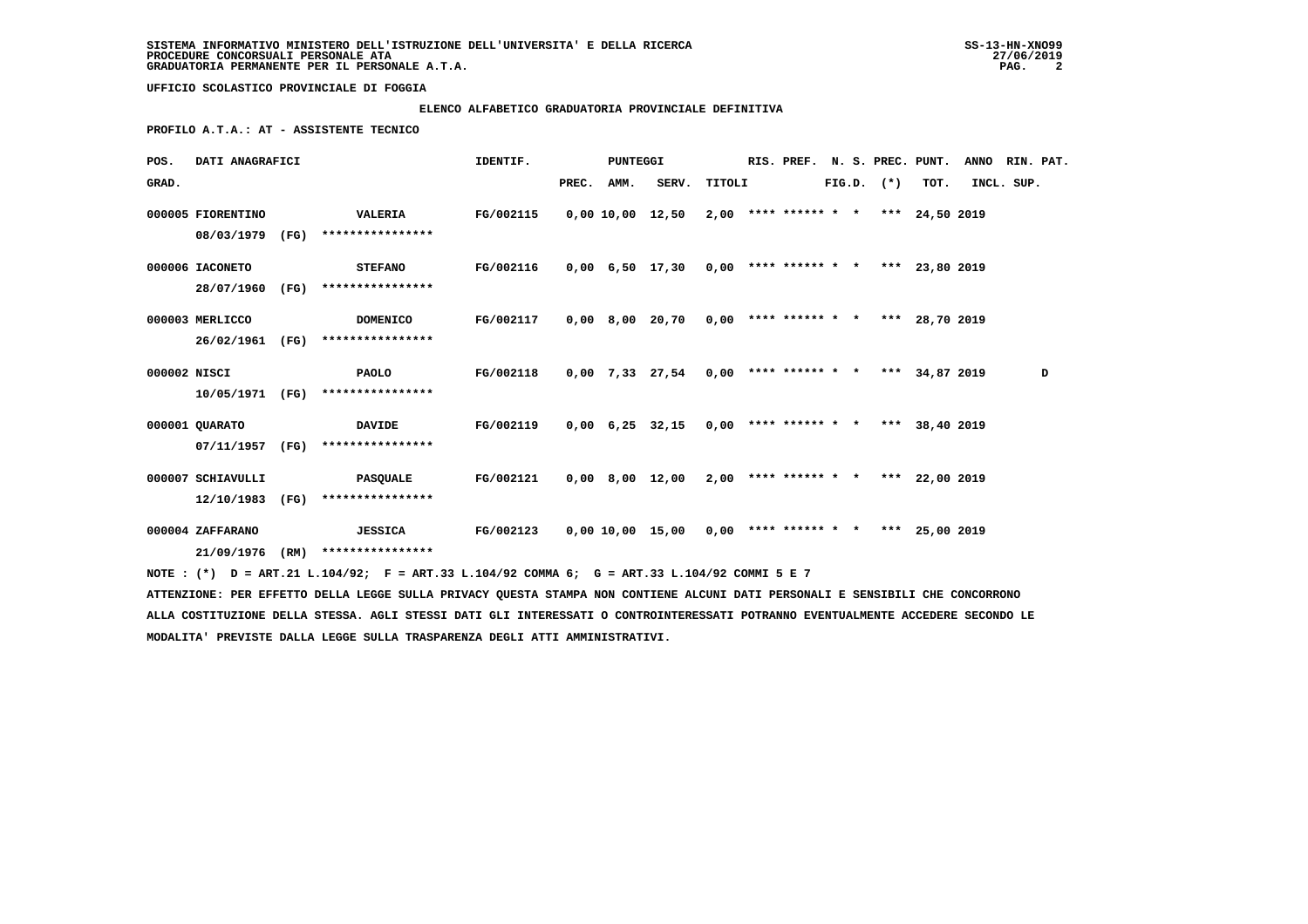# **ELENCO ALFABETICO GRADUATORIA PROVINCIALE DEFINITIVA**

 **PROFILO A.T.A.: CS - COLLABORATORE SCOLASTICO**

| POS.         |                    | DATI ANAGRAFICI |                                                                                                                               |           |              | PUNTEGGI   |       |        |                                       |  |                |                | RIS. PREF. N. S. PREC. PUNT. ANNO RIN. PAT. |  |
|--------------|--------------------|-----------------|-------------------------------------------------------------------------------------------------------------------------------|-----------|--------------|------------|-------|--------|---------------------------------------|--|----------------|----------------|---------------------------------------------|--|
| GRAD.        |                    |                 |                                                                                                                               |           | PREC.        | AMM.       | SERV. | TITOLI |                                       |  | $FIG.D.$ $(*)$ | TOT.           | INCL. SUP.                                  |  |
|              | 000031 AGOSTINELLI |                 | <b>FILOMENA</b>                                                                                                               | FG/001635 | 46,50 0,00   |            | 5,00  |        | $0.00$ **** ****** * *                |  |                | *** 51,50 2010 |                                             |  |
|              | $01/01/1964$ (BN)  |                 | ****************                                                                                                              |           |              |            |       |        |                                       |  |                |                |                                             |  |
|              | 000017 ALBOREA     |                 |                                                                                                                               |           |              |            |       |        |                                       |  |                | *** 56,50 2009 |                                             |  |
|              | 28/10/1967 (FG)    |                 | ANGELA<br>****************                                                                                                    | FG/001612 | 51,00 0,00   |            | 5,50  |        | $0,00$ **** ****** * *                |  |                |                |                                             |  |
|              |                    |                 |                                                                                                                               |           |              |            |       |        |                                       |  |                |                |                                             |  |
|              | 000114 ANDREANA    |                 | <b>SALVATORE</b>                                                                                                              | FG/001737 | 22,20 0,00   |            | 0,00  |        | $0,00$ **** ****** * * *** 22,20 2011 |  |                |                |                                             |  |
|              | 04/04/1969 (FG)    |                 | ****************                                                                                                              |           |              |            |       |        |                                       |  |                |                |                                             |  |
|              | 000157 ARMILLOTTA  |                 | PASQUALE                                                                                                                      | FG/001700 | $16,70$ 0,00 |            | 0,00  |        | $0,00$ **** ****** * *                |  |                | *** 16,70 2010 |                                             |  |
|              | 27/03/1968 (FG)    |                 | ****************                                                                                                              |           |              |            |       |        |                                       |  |                |                |                                             |  |
|              | 000078 AZZARONE    |                 | <b>CONCETTA</b>                                                                                                               | FG/001772 | 29,50 0,00   |            | 4,50  |        | $0,00$ **** ****** * *                |  |                | *** 34,00 2012 |                                             |  |
|              | 10/04/1956 (FG)    |                 | ****************                                                                                                              |           |              |            |       |        |                                       |  |                |                |                                             |  |
|              |                    |                 |                                                                                                                               |           |              |            |       |        |                                       |  |                |                |                                             |  |
|              | 000169 BALDASSARRE |                 | <b>SERGIO</b>                                                                                                                 | FG/001478 | $15,50$ 0,00 |            | 0,00  |        | $0,00$ **** ****** * * *** 15,50 2009 |  |                |                |                                             |  |
|              | 06/01/1954 (FG)    |                 | ****************                                                                                                              |           |              |            |       |        |                                       |  |                |                |                                             |  |
|              | 000201 BALINZO     |                 | <b>MARIA</b>                                                                                                                  | FG/000172 |              | 0,0000,000 | 0,00  |        | $0,00$ **** ****** * *                |  | $***$          | $0,00$ 2001    |                                             |  |
|              | R 21/09/1966 (FG)  |                 | ****************                                                                                                              |           |              |            |       |        |                                       |  |                |                |                                             |  |
|              | 000013 BATTISTA    |                 | <b>ALFONSO</b>                                                                                                                | FG/001638 | 54,60 0,00   |            | 4,50  |        | $0,00$ **** ****** * *                |  | ***            | 59,10 2010     |                                             |  |
|              | 03/05/1956 (FG)    |                 | ****************                                                                                                              |           |              |            |       |        |                                       |  |                |                |                                             |  |
|              |                    |                 |                                                                                                                               |           |              |            |       |        |                                       |  |                |                |                                             |  |
| 000202 BELLO |                    |                 | <b>MARIA ASSUNTA</b>                                                                                                          | FG/000170 |              | 0,0000,000 | 0,00  |        | $0,00$ **** ****** * * ***            |  |                | 0,002001       |                                             |  |
|              | R 23/06/1964 (FG)  |                 | ****************                                                                                                              |           |              |            |       |        |                                       |  |                |                |                                             |  |
|              | 000040 BERARDINO   |                 | <b>MARIA AGNESE</b>                                                                                                           | FG/000536 | 48,35 0,00   |            | 0,00  |        | $0.00$ **** ****** * * *** 48.35 2003 |  |                |                |                                             |  |
|              | 24/07/1960 (FG)    |                 | ****************                                                                                                              |           |              |            |       |        |                                       |  |                |                |                                             |  |
|              | 000195 BERTOZZI    |                 | <b>ANNALISA</b>                                                                                                               | FG/001854 |              | 9,80 0,00  | 0,00  |        | $0,00$ **** ****** * * ***            |  |                | 9,80 2014      |                                             |  |
|              |                    |                 | 26/01/1981 (FG) ****************                                                                                              |           |              |            |       |        |                                       |  |                |                |                                             |  |
|              |                    |                 | NOTE : (*) D = ART.21 L.104/92; F = ART.33 L.104/92 COMMA 6; G = ART.33 L.104/92 COMMI 5 E 7                                  |           |              |            |       |        |                                       |  |                |                |                                             |  |
|              |                    |                 | ATTENZIONE: PER EFFETTO DELLA LEGGE SULLA PRIVACY QUESTA STAMPA NON CONTIENE ALCUNI DATI PERSONALI E SENSIBILI CHE CONCORRONO |           |              |            |       |        |                                       |  |                |                |                                             |  |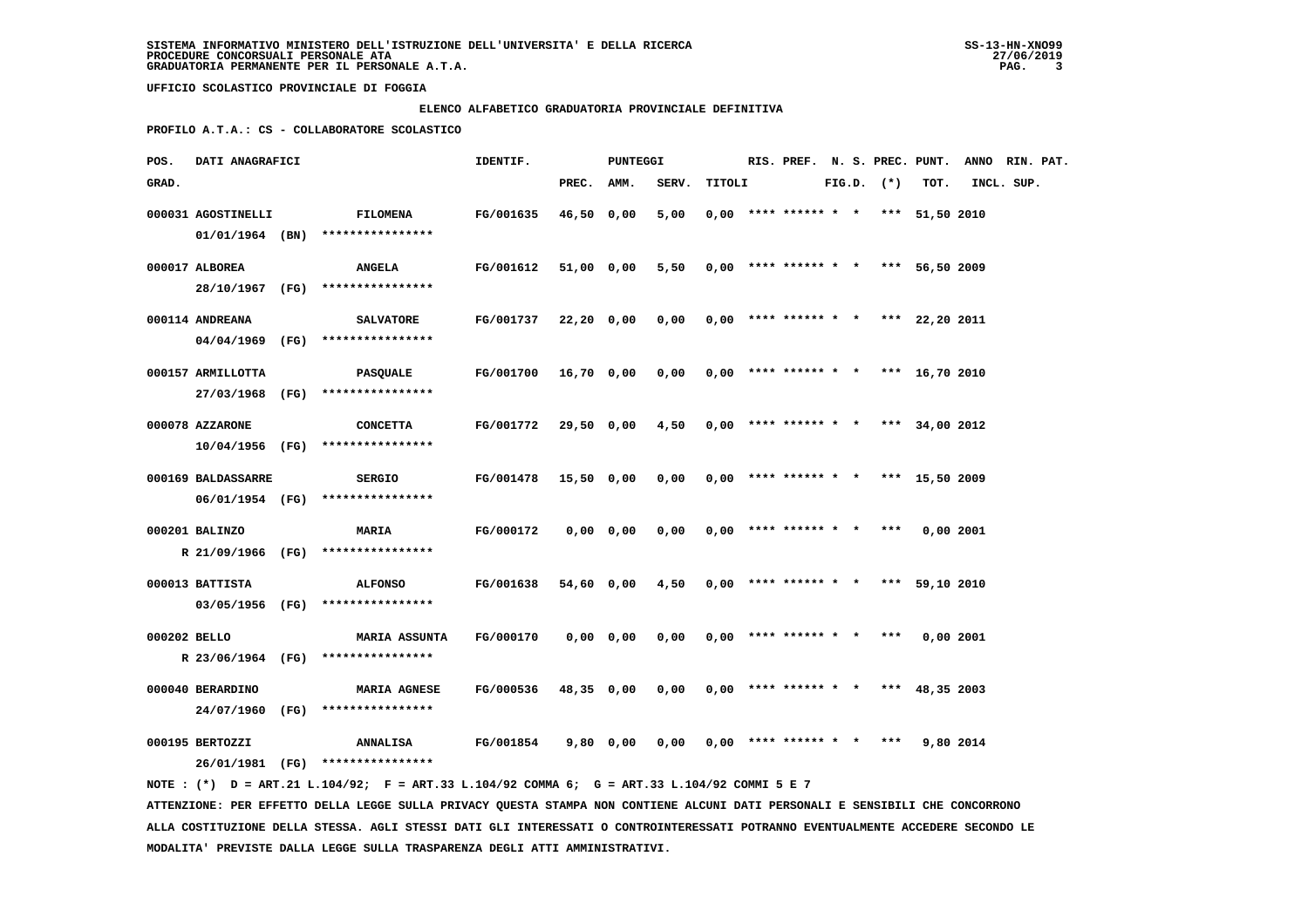# **ELENCO ALFABETICO GRADUATORIA PROVINCIALE DEFINITIVA**

 **PROFILO A.T.A.: CS - COLLABORATORE SCOLASTICO**

| POS.         | DATI ANAGRAFICI    |                                                                                                                                 | IDENTIF.  |              | PUNTEGGI |       |        |                        |  |                | RIS. PREF. N. S. PREC. PUNT.          | ANNO RIN. PAT. |  |
|--------------|--------------------|---------------------------------------------------------------------------------------------------------------------------------|-----------|--------------|----------|-------|--------|------------------------|--|----------------|---------------------------------------|----------------|--|
| GRAD.        |                    |                                                                                                                                 |           | PREC. AMM.   |          | SERV. | TITOLI |                        |  | $FIG.D.$ $(*)$ | TOT.                                  | INCL. SUP.     |  |
|              | 000151 BEVILACQUA  | <b>PATRIZIA</b>                                                                                                                 | FG/001432 | $18,25$ 0,00 |          | 0,00  |        |                        |  |                | $0,00$ **** ****** * * *** 18,25 2009 |                |  |
|              |                    | $17/05/1980$ (VA) ****************                                                                                              |           |              |          |       |        |                        |  |                |                                       |                |  |
|              |                    |                                                                                                                                 |           |              |          |       |        |                        |  |                |                                       |                |  |
|              | 000029 BIANCHI     | CARMELA                                                                                                                         | FG/001639 | 47,00 0,00   |          | 5,50  |        |                        |  |                | $0,00$ **** ****** * * *** 52,50 2010 |                |  |
|              |                    | 05/01/1965 (FG) ****************                                                                                                |           |              |          |       |        |                        |  |                |                                       |                |  |
|              | 000113 BIANCONE    | <b>MARIA ROSARIA</b>                                                                                                            | FG/001717 | 22,40 0,00   |          | 0,00  |        |                        |  |                | $0,00$ **** ****** * * *** 22,40 2011 |                |  |
|              |                    | 03/12/1953 (FG) ****************                                                                                                |           |              |          |       |        |                        |  |                |                                       |                |  |
|              | 000161 BISCEGLIA   | MICHEE                                                                                                                          | FG/001668 | 14,50 0,00   |          | 1,80  |        | $0.00$ **** ****** * * |  |                | *** 16,30 2010                        |                |  |
|              |                    | 28/01/1965 (FG) ****************                                                                                                |           |              |          |       |        |                        |  |                |                                       |                |  |
|              |                    |                                                                                                                                 |           |              |          |       |        |                        |  |                |                                       |                |  |
|              | 000170 BONFITTO    | <b>ANTONIO</b>                                                                                                                  | FG/002107 | 15,50 0,00   |          | 0,00  |        | $0.00$ **** ****** * * |  |                | *** 15,50 2018                        |                |  |
|              |                    | $17/06/1957$ (FG) *****************                                                                                             |           |              |          |       |        |                        |  |                |                                       |                |  |
|              | 000045 BONFITTO    | <b>GRAZIA</b>                                                                                                                   | FG/001718 | 40,50 0,00   |          | 5,00  |        |                        |  |                | $0,00$ **** ****** * * *** 45,50 2011 |                |  |
|              | 26/01/1960 (FG)    | ****************                                                                                                                |           |              |          |       |        |                        |  |                |                                       |                |  |
| 000205 BRUNO |                    | <b>BENEDETTO</b>                                                                                                                | FG/000166 | $0,00$ 0,00  |          | 0,00  |        | $0.00$ **** ****** * * |  | ***            | 0,002001                              |                |  |
|              |                    | R 03/01/1962 (FG) ****************                                                                                              |           |              |          |       |        |                        |  |                |                                       |                |  |
|              |                    |                                                                                                                                 |           |              |          |       |        |                        |  |                |                                       |                |  |
| 000008 BRUNO |                    | MICHELE GIANLUCA FG/001641                                                                                                      |           | 54,60 0,00   |          | 5,50  |        | $0,00$ **** ****** * * |  |                | *** 60,10 2010                        |                |  |
|              |                    | $13/05/1976$ (FG) *****************                                                                                             |           |              |          |       |        |                        |  |                |                                       |                |  |
|              | 000185 CAGGIANO    | <b>GIUSEPPINA</b>                                                                                                               | FG/001758 | 13,55 0,00   |          | 0,00  |        | $0,00$ **** ****** * * |  |                | *** 13,55 2012                        |                |  |
|              |                    | 20/05/1979 (FG) ****************                                                                                                |           |              |          |       |        |                        |  |                |                                       |                |  |
|              | 000058 CAGIANO     |                                                                                                                                 |           |              |          |       |        |                        |  |                |                                       |                |  |
|              |                    | MARIA SOCCORSA<br>05/01/1962 (FG) ****************                                                                              | FG/001719 | $35,50$ 0,00 |          | 5,00  |        | $0,00$ **** ****** * * |  |                | *** 40,50 2011                        |                |  |
|              |                    |                                                                                                                                 |           |              |          |       |        |                        |  |                |                                       |                |  |
|              | 000115 CAMPANIELLO | <b>MARIA CELESTE</b>                                                                                                            | FG/001720 | 22,10 0,00   |          | 0,00  |        |                        |  |                | $0,00$ **** ****** * * *** 22,10 2011 |                |  |
|              |                    | 05/08/1958 (FG) ****************                                                                                                |           |              |          |       |        |                        |  |                |                                       |                |  |
|              |                    | NOTE: (*) D = ART.21 L.104/92; F = ART.33 L.104/92 COMMA 6; G = ART.33 L.104/92 COMMI 5 E 7                                     |           |              |          |       |        |                        |  |                |                                       |                |  |
|              |                    | ATTENZIONE: PER EFFETTO DELLA LEGGE SULLA PRIVACY QUESTA STAMPA NON CONTIENE ALCUNI DATI PERSONALI E SENSIBILI CHE CONCORRONO   |           |              |          |       |        |                        |  |                |                                       |                |  |
|              |                    | ALLA COSTITUZIONE DELLA STESSA. AGLI STESSI DATI GLI INTERESSATI O CONTROINTERESSATI POTRANNO EVENTUALMENTE ACCEDERE SECONDO LE |           |              |          |       |        |                        |  |                |                                       |                |  |

 **MODALITA' PREVISTE DALLA LEGGE SULLA TRASPARENZA DEGLI ATTI AMMINISTRATIVI.**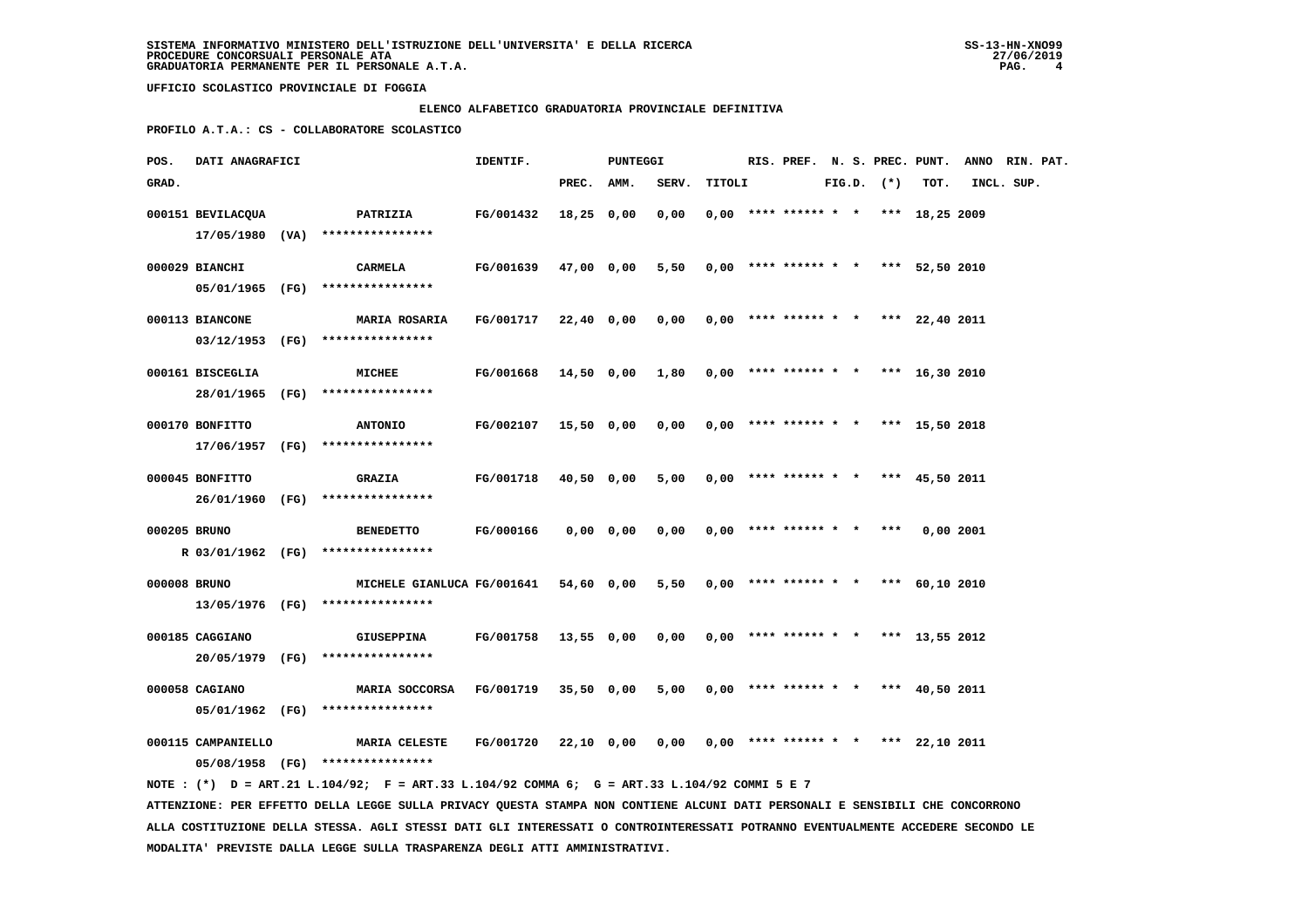### **ELENCO ALFABETICO GRADUATORIA PROVINCIALE DEFINITIVA**

 **PROFILO A.T.A.: CS - COLLABORATORE SCOLASTICO**

| POS.  | DATI ANAGRAFICI                     |                                                                                             | IDENTIF.             |            | PUNTEGGI |                                                     |        |  |                                       |  |                |      | RIS. PREF. N. S. PREC. PUNT. ANNO RIN. PAT. |  |
|-------|-------------------------------------|---------------------------------------------------------------------------------------------|----------------------|------------|----------|-----------------------------------------------------|--------|--|---------------------------------------|--|----------------|------|---------------------------------------------|--|
| GRAD. |                                     |                                                                                             |                      | PREC. AMM. |          | SERV.                                               | TITOLI |  |                                       |  | $FIG.D.$ $(*)$ | TOT. | INCL. SUP.                                  |  |
|       | 000100 CAPOBIANCO                   | <b>FILOMENA</b><br>21/08/1962 (FG) ****************                                         | FG/000809            | 25,51 0,00 |          | 0,00                                                |        |  | $0.00$ **** ****** * * *** 25.51 2004 |  |                |      |                                             |  |
|       | 000179 CAPONE                       | <b>GRAZIELLA</b><br>$10/02/1974$ (FG) ****************                                      | FG/002125            |            |          | $0,00$ 2,00 12,50 0,00 **** ****** * *** 14,50 2019 |        |  |                                       |  |                |      |                                             |  |
|       | 000118 CARIGLIA                     | <b>ANGELA</b><br>28/06/1954 (FG) ****************                                           | FG/001740            | 21,60 0,00 |          | $0,00$ $0,00$ **** ****** * * *** 21,60 2011        |        |  |                                       |  |                |      |                                             |  |
|       | 000162 CARPANO                      | MARIA GABRIELLA FG/001643 16,20 0,00<br>31/10/1968 (FG) ****************                    |                      |            |          | 0,00                                                |        |  | $0,00$ **** ****** * * *** 16,20 2010 |  |                |      |                                             |  |
|       | 000121 CASCIOLI                     | GIOVANNI<br>$01/01/1957$ (FG) ****************                                              | <b>FG/001439</b>     | 21,20 0,00 |          | 0,00                                                |        |  | $0,00$ **** ****** * * *** 21,20 2009 |  |                |      |                                             |  |
|       | 000024 CASTELLANO                   | CARMELA<br>06/06/1956 (RM) ****************                                                 | <b>FG/001645</b>     | 48,15 0,00 |          | 5,50                                                |        |  | $0,00$ **** ****** * * *** 53,65 2010 |  |                |      |                                             |  |
|       | 000127 CATANEO                      | <b>KATYA</b><br>28/02/1971 (FG) ****************                                            | FG/000855            | 20,45 0,00 |          | 0,00                                                |        |  | $0.00$ **** ****** * * *** 20.45 2004 |  |                |      |                                             |  |
|       | 000056 CENDAMO                      | <b>ROSA CARMELA</b><br>28/01/1960 (FG) ****************                                     | FG/001723            | 36,00 0,00 |          | 5,50                                                |        |  | $0,00$ **** ****** * * *** 41,50 2011 |  |                |      |                                             |  |
|       | 000030 CIACCA                       | <b>CATERINA</b><br>26/03/1960 (FG) ****************                                         | FG/001724 47,59 0,00 |            |          | 4,50                                                |        |  | $0,00$ **** ****** * * *** 52,09 2011 |  |                |      |                                             |  |
|       | 000153 CILIBERTI<br>10/05/1983 (FG) | <b>DONATO</b><br>****************                                                           | FG/001706            | 17,80 0,00 |          | 0,00                                                |        |  | $0.00$ **** ****** * * *** 17,80 2010 |  |                |      |                                             |  |
|       | 000006 CIPRIANO                     | <b>GERARDO</b><br>$30/05/1963$ (AV) ****************                                        | <b>FG/001609</b>     | 55,75 0,00 |          | 5,00                                                |        |  | $0,00$ **** ****** * * *** 60,75 2009 |  |                |      |                                             |  |
|       |                                     | NOTE: (*) D = ART.21 L.104/92; F = ART.33 L.104/92 COMMA 6; G = ART.33 L.104/92 COMMI 5 E 7 |                      |            |          |                                                     |        |  |                                       |  |                |      |                                             |  |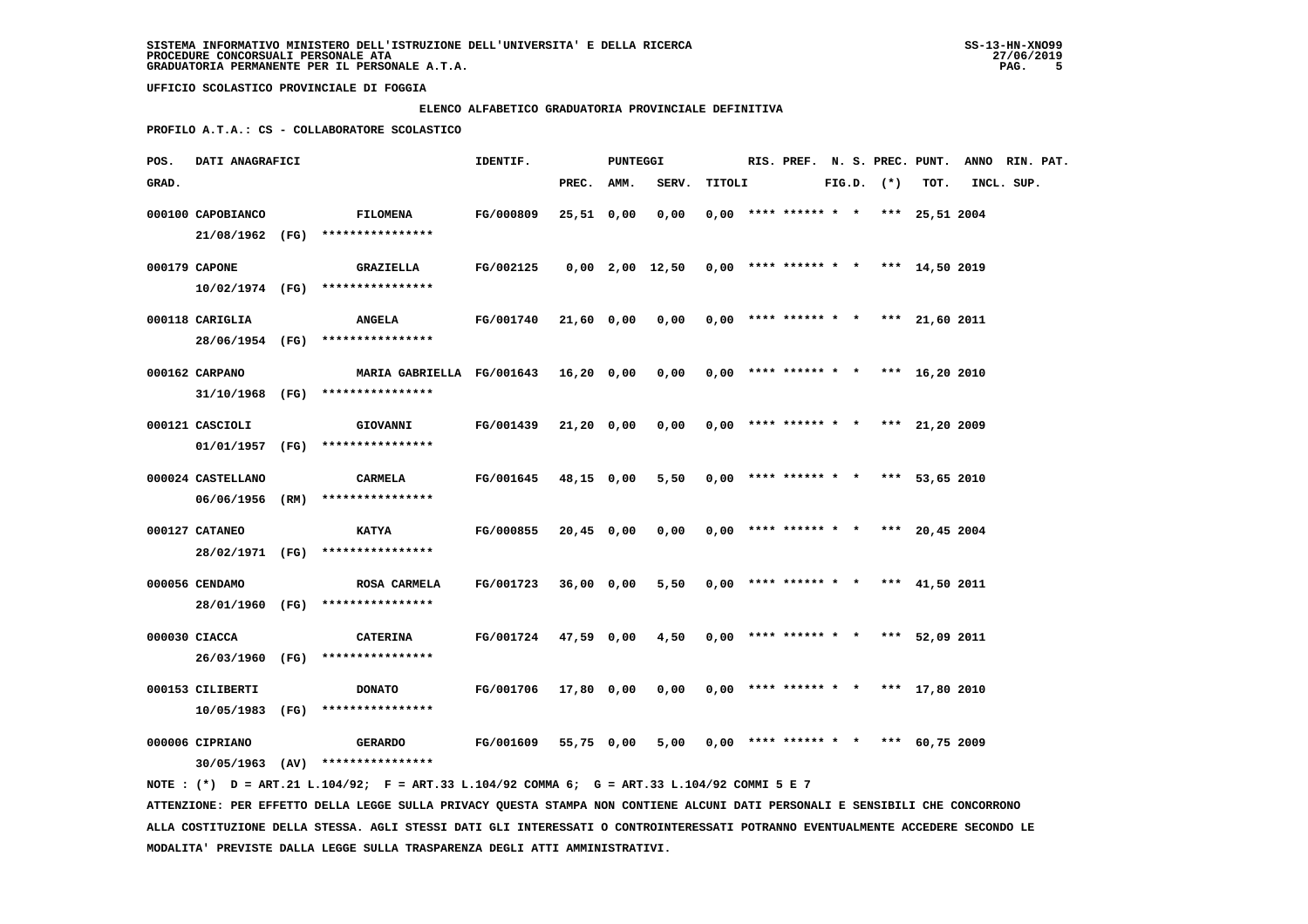#### **ELENCO ALFABETICO GRADUATORIA PROVINCIALE DEFINITIVA**

 **PROFILO A.T.A.: CS - COLLABORATORE SCOLASTICO**

| POS.         | <b>DATI ANAGRAFICI</b> |                                                                                             | IDENTIF.                                                              |            | PUNTEGGI  |                                              |        |                                       |  |                |             | RIS. PREF. N. S. PREC. PUNT. ANNO RIN. PAT. |  |
|--------------|------------------------|---------------------------------------------------------------------------------------------|-----------------------------------------------------------------------|------------|-----------|----------------------------------------------|--------|---------------------------------------|--|----------------|-------------|---------------------------------------------|--|
| GRAD.        |                        |                                                                                             |                                                                       | PREC. AMM. |           | SERV.                                        | TITOLI |                                       |  | $FIG.D.$ $(*)$ | TOT.        | INCL. SUP.                                  |  |
|              | 000060 CIRCELLI        | <b>MARIA</b>                                                                                | FG/000566                                                             | 39,40 0,00 |           | 0,00                                         |        | $0,00$ **** ****** * * *** 39,40 2003 |  |                |             |                                             |  |
|              |                        | 02/05/1960 (FG) ****************                                                            |                                                                       |            |           |                                              |        |                                       |  |                |             |                                             |  |
|              | 000177 COCCIA          | <b>MICHELE</b>                                                                              | FG/001600 14,95 0,00                                                  |            |           | $0,00$ $0,00$ **** ****** * * *** 14,95 2009 |        |                                       |  |                |             |                                             |  |
|              |                        | 25/05/1971 (FG) ****************                                                            |                                                                       |            |           |                                              |        |                                       |  |                |             |                                             |  |
| 000150 COCO  |                        | <b>RITA</b>                                                                                 | <b>FG/001647</b>                                                      | 18,40 0,00 |           | 0,00                                         |        | $0,00$ **** ****** * * *** 18,40 2010 |  |                |             |                                             |  |
|              |                        | 27/07/1961 (FG) ****************                                                            |                                                                       |            |           |                                              |        |                                       |  |                |             |                                             |  |
|              | 000174 COLUCCI         | <b>MARIA CARMELA</b>                                                                        | FG/002126  0,00  3,00  12,00  0,00  ****  ******  *  ***  15,00  2019 |            |           |                                              |        |                                       |  |                |             |                                             |  |
|              |                        | 13/03/1966 (FG) ****************                                                            |                                                                       |            |           |                                              |        |                                       |  |                |             |                                             |  |
|              | 000145 COLUCCI         | <b>MATTEA</b>                                                                               | FG/002038                                                             | 18,85 0,00 |           | $0,00$ $0,00$ **** ****** * * *** 18,85 2016 |        |                                       |  |                |             |                                             |  |
|              |                        | 02/08/1957 (FG) ****************                                                            |                                                                       |            |           |                                              |        |                                       |  |                |             |                                             |  |
| 000053 CONTE |                        | ANTONIETTA IVANA FG/001446 37,50 0,00                                                       |                                                                       |            |           | 5,00                                         |        | $0.00$ **** ****** * * *** 42,50 2009 |  |                |             |                                             |  |
|              |                        | 03/09/1959 (LE) ****************                                                            |                                                                       |            |           |                                              |        |                                       |  |                |             |                                             |  |
|              | 000207 CONVERSANO      | <b>ANTONIO</b>                                                                              | FG/000164                                                             |            | 0,00 0,00 | 0,00                                         |        | $0,00$ **** ****** * * ***            |  |                | $0,00$ 2001 |                                             |  |
|              |                        | R 14/07/1960 (FG) ****************                                                          |                                                                       |            |           |                                              |        |                                       |  |                |             |                                             |  |
|              | 000203 CONVERSANO      | <b>CATERINA</b>                                                                             | FG/000168                                                             |            | 0,00 0,00 | 0,00                                         |        | $0,00$ **** ****** * * ***            |  |                | 0,002001    |                                             |  |
|              |                        | R 15/07/1963 (FG) ****************                                                          |                                                                       |            |           |                                              |        |                                       |  |                |             |                                             |  |
|              | 000020 COSENZA         | <b>RAFFAELINA</b>                                                                           | FG/001653                                                             | 50,50 0,00 |           | 5,00                                         |        | $0,00$ **** ****** * * *** 55,50 2010 |  |                |             |                                             |  |
|              |                        | 27/11/1960 (FG) ****************                                                            |                                                                       |            |           |                                              |        |                                       |  |                |             |                                             |  |
|              | 000081 COSENZA         | UBALDO                                                                                      | FG/001652                                                             | 32,00 0,00 |           | 0,00                                         |        | $0,00$ **** ****** * * *** 32,00 2010 |  |                |             |                                             |  |
|              |                        | 02/11/1959 (FG) ****************                                                            |                                                                       |            |           |                                              |        |                                       |  |                |             |                                             |  |
|              |                        |                                                                                             |                                                                       |            |           |                                              |        |                                       |  |                |             |                                             |  |
|              | 000108 CRUCIANO        | <b>ANTONIO</b><br>07/08/1959 (FG) ****************                                          | FG/001725                                                             | 23,00 0,00 |           | $0,00$ $0,00$ **** ****** * * *** 23,00 2011 |        |                                       |  |                |             |                                             |  |
|              |                        | NOTE: (*) D = ART.21 L.104/92; F = ART.33 L.104/92 COMMA 6; G = ART.33 L.104/92 COMMI 5 E 7 |                                                                       |            |           |                                              |        |                                       |  |                |             |                                             |  |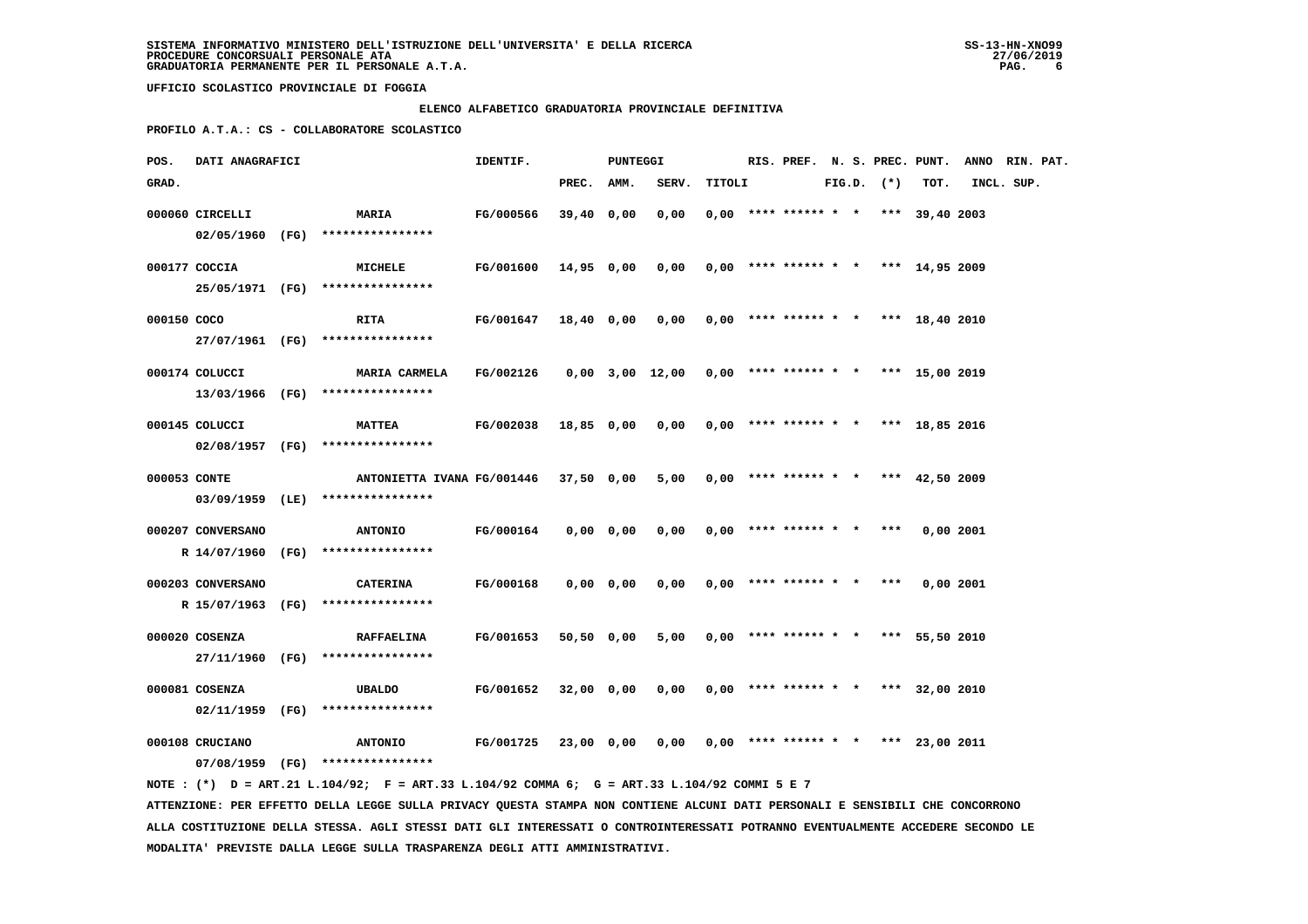### **ELENCO ALFABETICO GRADUATORIA PROVINCIALE DEFINITIVA**

 **PROFILO A.T.A.: CS - COLLABORATORE SCOLASTICO**

| POS.  | DATI ANAGRAFICI     |                                                                                             | IDENTIF.             |               | PUNTEGGI      |                                                       |        |  |                                       |  |                |             | RIS. PREF. N. S. PREC. PUNT. ANNO RIN. PAT. |  |
|-------|---------------------|---------------------------------------------------------------------------------------------|----------------------|---------------|---------------|-------------------------------------------------------|--------|--|---------------------------------------|--|----------------|-------------|---------------------------------------------|--|
| GRAD. |                     |                                                                                             |                      | PREC. AMM.    |               | SERV.                                                 | TITOLI |  |                                       |  | $FIG.D.$ $(*)$ | TOT.        | INCL. SUP.                                  |  |
|       | 000173 CUCONATO     | <b>GIOVANNI</b>                                                                             | FG/001651            | $15, 17$ 0,00 |               | 0,00                                                  |        |  | $0,00$ **** ****** * * *** 15,17 2010 |  |                |             |                                             |  |
|       |                     | $03/11/1961$ (BA) ****************                                                          |                      |               |               |                                                       |        |  |                                       |  |                |             |                                             |  |
|       | 000184 D'ABBENE     | <b>ROSA</b>                                                                                 | FG/002108            | 13,80 0,00    |               | 0,00                                                  |        |  | $0,00$ **** ****** * * *** 13,80 2018 |  |                |             |                                             |  |
|       |                     | 14/02/1977 (BA) ****************                                                            |                      |               |               |                                                       |        |  |                                       |  |                |             |                                             |  |
|       | 000048 D'ALARIO     | MARIA ANTONIETTA FG/001451 44,00 0,00                                                       |                      |               |               | 0,00                                                  |        |  | $0,00$ **** ****** * * *** 44,00 2009 |  |                |             |                                             |  |
|       |                     | 22/09/1959 (FG) ****************                                                            |                      |               |               |                                                       |        |  |                                       |  |                |             |                                             |  |
|       |                     |                                                                                             |                      |               |               |                                                       |        |  |                                       |  |                |             |                                             |  |
|       | 000137 DANIELE      | <b>ARCANGELINA</b><br>06/05/1964 (FG) ****************                                      | FG/001752 19,55 0,00 |               |               | $0,00$ $0,00$ **** ****** * * *** 19,55 2011          |        |  |                                       |  |                |             |                                             |  |
|       |                     |                                                                                             |                      |               |               |                                                       |        |  |                                       |  |                |             |                                             |  |
|       | 000117 DATTOLI      | MATTEO ANTONIO                                                                              | FG/001450            | 22,00 0,00    |               | 0,00                                                  |        |  | $0.00$ **** ****** * * *** 22,00 2009 |  |                |             |                                             |  |
|       |                     | 10/10/1968 (FG) ****************                                                            |                      |               |               |                                                       |        |  |                                       |  |                |             |                                             |  |
|       | 000102 DE BATTISTA  | <b>COSTANTINO</b>                                                                           | FG/001560            | 24,57 0,00    |               | 0,00                                                  |        |  | $0,00$ **** ****** * * *** 24,57 2009 |  |                |             |                                             |  |
|       |                     | $01/05/1968$ (FG) *****************                                                         |                      |               |               |                                                       |        |  |                                       |  |                |             |                                             |  |
|       | 000126 DE CATA      | <b>FILOMENA</b>                                                                             | FG/001453            | 20,60 0,00    |               | 0,00                                                  |        |  | $0.00$ **** ****** * * *** 20.60 2009 |  |                |             |                                             |  |
|       |                     | 18/06/1970 (FG) ****************                                                            |                      |               |               |                                                       |        |  |                                       |  |                |             |                                             |  |
|       |                     |                                                                                             |                      |               |               |                                                       |        |  |                                       |  |                |             |                                             |  |
|       | 000208 DE LAURENTIS | <b>SILVANA</b><br>R 17/05/1959 (FG) ****************                                        | FG/000163            |               | $0,00$ $0,00$ | 0,00                                                  |        |  | $0,00$ **** ****** * * ***            |  |                | 0,002001    |                                             |  |
|       |                     |                                                                                             |                      |               |               |                                                       |        |  |                                       |  |                |             |                                             |  |
|       | 000047 DEL GAUDIO   | <b>SILVIA</b>                                                                               | FG/001726            | 40,00 0,00    |               | 5,00                                                  |        |  | $0.00$ **** ****** * * *** 45,00 2011 |  |                |             |                                             |  |
|       |                     | 14/03/1970 (FG) ****************                                                            |                      |               |               |                                                       |        |  |                                       |  |                |             |                                             |  |
|       | 000204 DELLA PIETRA | <b>FILOMENA</b>                                                                             | FG/000167            |               | 0,00 0,00     | 0,00                                                  |        |  | $0,00$ **** ****** * * ***            |  |                | $0,00$ 2001 |                                             |  |
|       |                     | R 01/01/1963 (FG) ****************                                                          |                      |               |               |                                                       |        |  |                                       |  |                |             |                                             |  |
|       | 000183 DEL MASTRO   | <b>ROSANNA</b>                                                                              | FG/002127            |               |               | $0,00$ 2,00 12,00 0,00 **** ****** * * *** 14,00 2019 |        |  |                                       |  |                |             |                                             |  |
|       |                     | 29/12/1960 (FG) ****************                                                            |                      |               |               |                                                       |        |  |                                       |  |                |             |                                             |  |
|       |                     | NOTE: (*) D = ART.21 L.104/92; F = ART.33 L.104/92 COMMA 6; G = ART.33 L.104/92 COMMI 5 E 7 |                      |               |               |                                                       |        |  |                                       |  |                |             |                                             |  |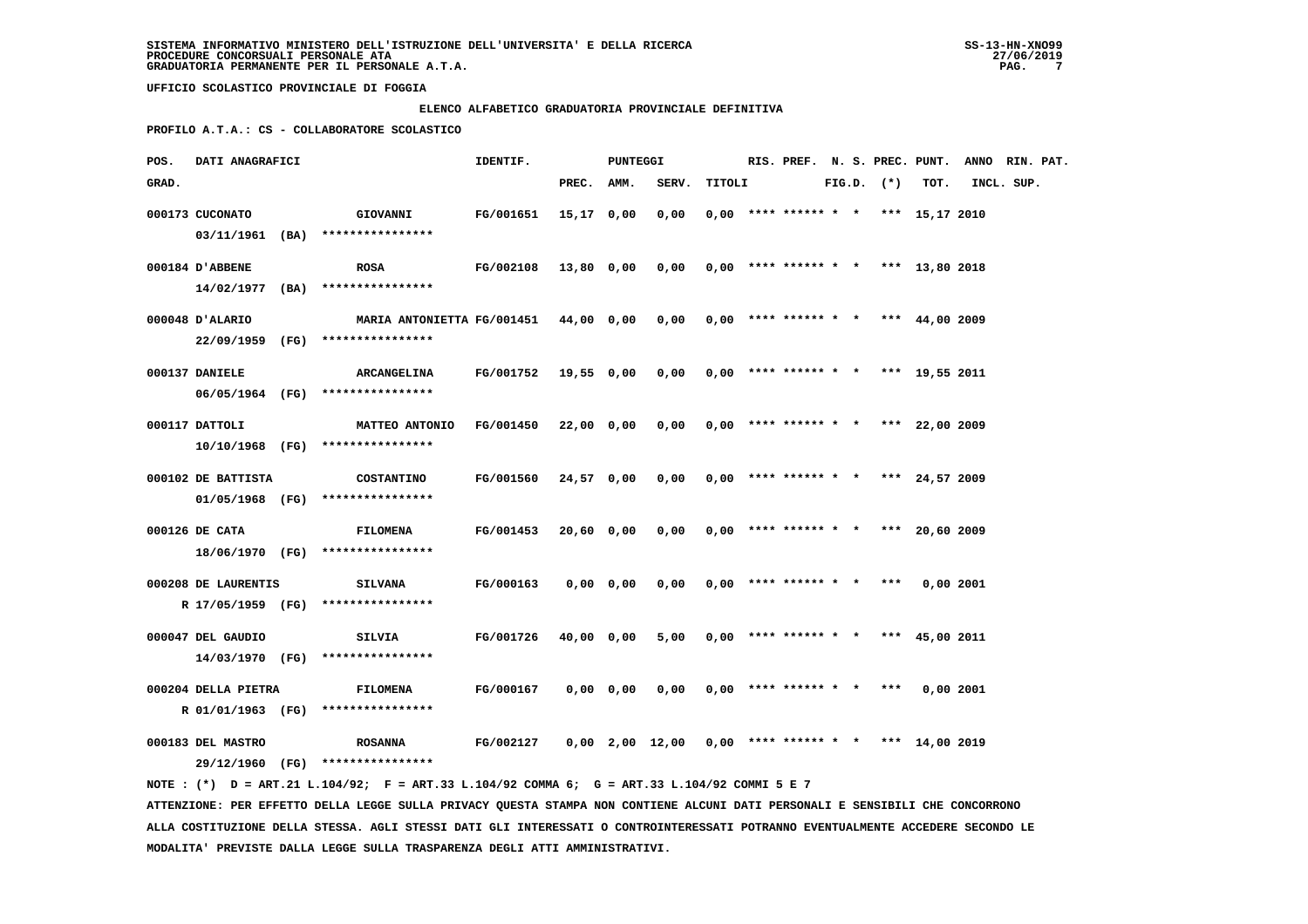### **ELENCO ALFABETICO GRADUATORIA PROVINCIALE DEFINITIVA**

 **PROFILO A.T.A.: CS - COLLABORATORE SCOLASTICO**

| POS.  | DATI ANAGRAFICI    |                                                                                                                                 | IDENTIF.                                                      |            | PUNTEGGI   |                                              |        |                                       |  |                |      | RIS. PREF. N. S. PREC. PUNT. ANNO RIN. PAT. |  |
|-------|--------------------|---------------------------------------------------------------------------------------------------------------------------------|---------------------------------------------------------------|------------|------------|----------------------------------------------|--------|---------------------------------------|--|----------------|------|---------------------------------------------|--|
| GRAD. |                    |                                                                                                                                 |                                                               | PREC. AMM. |            | SERV.                                        | TITOLI |                                       |  | $FIG.D.$ $(*)$ | TOT. | INCL. SUP.                                  |  |
|       | 000105 DE MATTEIS  | CINZIA OMBRETTA FG/001592<br>22/06/1961 (FG) ****************                                                                   |                                                               | 23,50 0,00 |            | 0.00                                         |        | $0.00$ **** ****** * * *** 23.50 2009 |  |                |      |                                             |  |
|       | 000190 DE RITIS    | GIACOMO LUCA<br>14/03/1976 (FG) *****************                                                                               | FG/001727                                                     |            | 11,80 0,00 | $0,00$ $0,00$ **** ****** * * *** 11,80 2011 |        |                                       |  |                |      |                                             |  |
|       | 000103 D'ERRICO    | IDA<br>28/01/1958 (FG) *****************                                                                                        | FG/000265                                                     |            | 24,55 0,00 | $0,00$ $0,00$ **** ****** * * *** 24,55 2002 |        |                                       |  |                |      |                                             |  |
|       | 000119 DE SANTIS   | MICHELE<br>30/07/1965 (FG) ****************                                                                                     | FG/001591                                                     |            | 21,30 0,00 | 0,00                                         |        | $0,00$ **** ****** * * *** 21,30 2009 |  |                |      |                                             |  |
|       | 000018 DE STEFANO  | <b>SALVATORE</b><br>19/07/1962 (FG) ****************                                                                            | FG/000787                                                     |            | 55,66 0,00 | 0,00                                         |        | $0,00$ **** ****** * * *** 55,66 2004 |  |                |      |                                             |  |
|       | 000028 DI BELLO    | STEFANIA CONCETT FG/001649 48,00 0,00 4,50 0,00 **** ****** * * *** 52,50 2010<br>07/12/1967 (FG) ****************              |                                                               |            |            |                                              |        |                                       |  |                |      |                                             |  |
|       | 000023 DI CARLO    | CHERUBINA                                                                                                                       | <b>FG/001455</b>                                              |            | 49,00 0,00 | $5,00$ 0,00 **** ****** * * *** 54,00 2009   |        |                                       |  |                |      |                                             |  |
|       | 000039 DI CORCIA   | 17/02/1953 (FG) ****************<br>ROSANNA                                                                                     | FG/001654 48,53 0,00                                          |            |            | $0,00$ $0,00$ **** ****** * * *** 48,53 2010 |        |                                       |  |                |      |                                             |  |
|       | 000099 DI GENNARO  | 10/05/1968 (FG) ****************<br><b>ALBA</b>                                                                                 | <b>FG/001457</b>                                              |            | 25,51 0,00 | $0,00$ $0,00$ **** ****** * * *** 25,51 2009 |        |                                       |  |                |      |                                             |  |
|       | 000089 DI GIROLAMO | 14/05/1977 (FG) ****************<br>LUCIA                                                                                       | FG/000900                                                     |            | 30,30 0,00 | $0,00$ $0,00$ **** ****** * * *** 30,30 2004 |        |                                       |  |                |      |                                             |  |
|       | 000063 DI GREGORIO | $11/02/1956$ (FG) ****************<br>CARLA                                                                                     | FG/001200 38,35 0,00 0,00 0,00 **** ****** * * *** 38,35 2006 |            |            |                                              |        |                                       |  |                |      |                                             |  |
|       |                    | 08/06/1973 (FG) ****************<br>NOTE: (*) D = ART.21 L.104/92; F = ART.33 L.104/92 COMMA 6; G = ART.33 L.104/92 COMMI 5 E 7 |                                                               |            |            |                                              |        |                                       |  |                |      |                                             |  |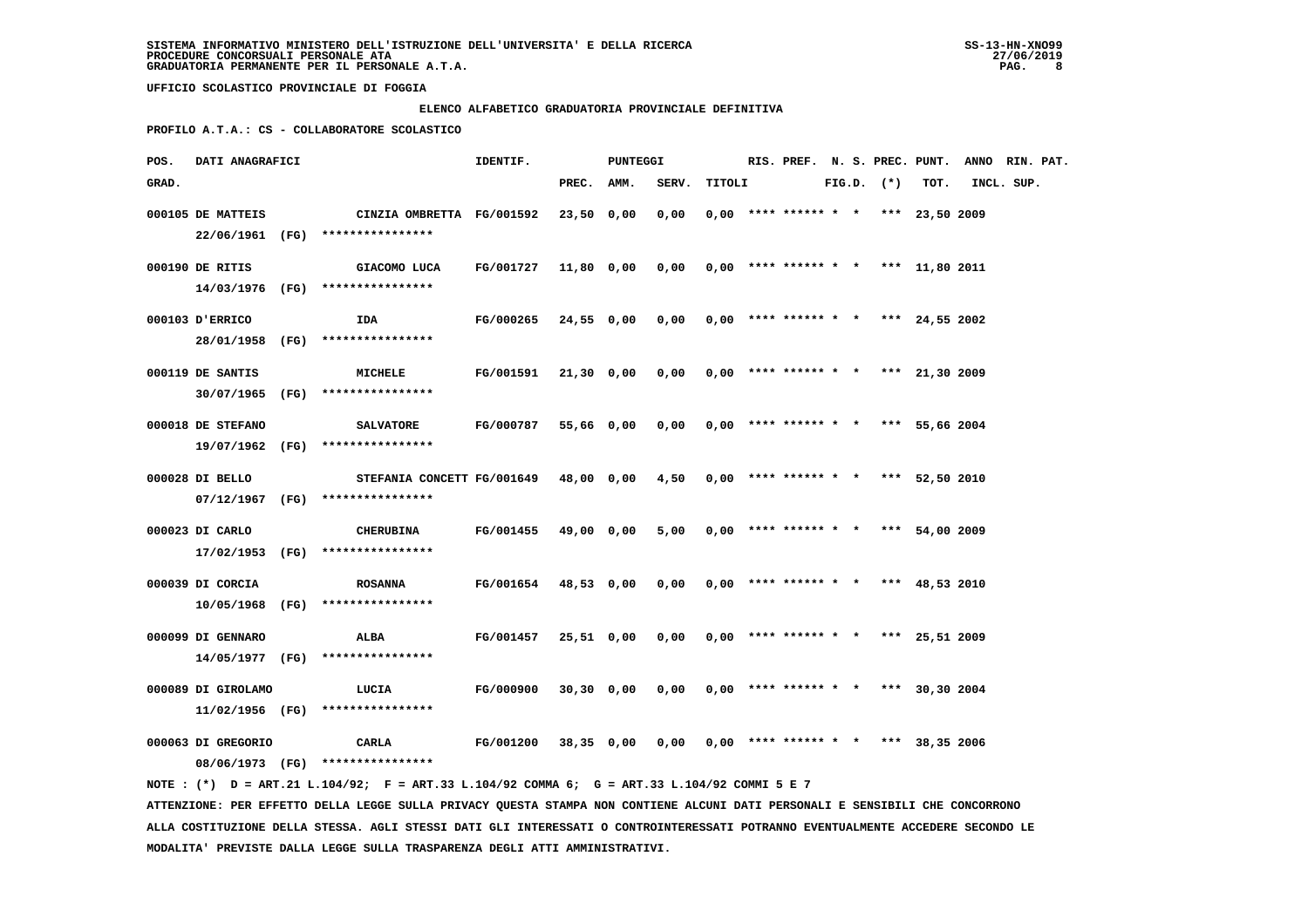**MODALITA' PREVISTE DALLA LEGGE SULLA TRASPARENZA DEGLI ATTI AMMINISTRATIVI.**

 **UFFICIO SCOLASTICO PROVINCIALE DI FOGGIA**

# **ELENCO ALFABETICO GRADUATORIA PROVINCIALE DEFINITIVA**

 **PROFILO A.T.A.: CS - COLLABORATORE SCOLASTICO**

| POS.  | DATI ANAGRAFICI   |                                                                                                                                                                                                                                                                  | IDENTIF.  |              | PUNTEGGI |                   |        |                        |  |                |                                       | RIS. PREF. N. S. PREC. PUNT. ANNO RIN. PAT. |  |
|-------|-------------------|------------------------------------------------------------------------------------------------------------------------------------------------------------------------------------------------------------------------------------------------------------------|-----------|--------------|----------|-------------------|--------|------------------------|--|----------------|---------------------------------------|---------------------------------------------|--|
| GRAD. |                   |                                                                                                                                                                                                                                                                  |           | PREC.        | AMM.     | SERV.             | TITOLI |                        |  | $FIG.D.$ $(*)$ | TOT.                                  | INCL. SUP.                                  |  |
|       | 000122 DI MICCO   | <b>GIACOMO</b>                                                                                                                                                                                                                                                   | FG/002128 |              |          | $0,00$ 2,50 18,70 |        | $0,00$ **** ****** * * |  |                | *** 21,20 2019                        |                                             |  |
|       |                   | 23/03/1964 (BA) ****************                                                                                                                                                                                                                                 |           |              |          |                   |        |                        |  |                |                                       |                                             |  |
|       |                   |                                                                                                                                                                                                                                                                  |           |              |          |                   |        |                        |  |                |                                       |                                             |  |
|       | 000175 DIPACE     | COSIMO FABIO                                                                                                                                                                                                                                                     | FG/002039 | 15,00 0,00   |          | 0,00              |        |                        |  |                | $0,00$ **** ****** * * *** 15,00 2016 |                                             |  |
|       |                   | 27/03/1973 (FG) ****************                                                                                                                                                                                                                                 |           |              |          |                   |        |                        |  |                |                                       |                                             |  |
|       | 000075 DIPASQUALE | MICHELE                                                                                                                                                                                                                                                          | FG/000272 | 34,70 0,00   |          | 0,00              |        |                        |  |                | $0,00$ **** ****** * * *** 34,70 2002 |                                             |  |
|       |                   | 03/02/1959 (FG) ****************                                                                                                                                                                                                                                 |           |              |          |                   |        |                        |  |                |                                       |                                             |  |
|       | 000156 DRAGANO    | CLAUDIO                                                                                                                                                                                                                                                          | FG/001657 | 17,05 0,00   |          | 0,00              |        |                        |  |                | $0,00$ **** ****** * * *** 17,05 2010 |                                             |  |
|       |                   | $10/06/1981$ (FG) *****************                                                                                                                                                                                                                              |           |              |          |                   |        |                        |  |                |                                       |                                             |  |
|       |                   |                                                                                                                                                                                                                                                                  |           |              |          |                   |        |                        |  |                |                                       |                                             |  |
|       | 000077 EQUESTRE   | <b>EMILIA</b>                                                                                                                                                                                                                                                    | FG/001773 | $30,50$ 0,00 |          | 3,50              |        | $0,00$ **** ****** * * |  |                | *** 34,00 2012                        |                                             |  |
|       |                   | 07/11/1961 (FG) ****************                                                                                                                                                                                                                                 |           |              |          |                   |        |                        |  |                |                                       |                                             |  |
|       | 000011 FALCONE    | <b>ROSA</b>                                                                                                                                                                                                                                                      | FG/001985 | 53,50 0,00   |          | 6,00              |        | $0.00$ **** ****** * * |  | ***            | 59,50 2015                            |                                             |  |
|       |                   | 19/02/1962 (FG) ****************                                                                                                                                                                                                                                 |           |              |          |                   |        |                        |  |                |                                       |                                             |  |
|       | 000088 FERRANTE   | <b>ANTONIETTA</b>                                                                                                                                                                                                                                                | FG/001774 | 26,00 0,00   |          | 4,50              |        |                        |  |                | $0.00$ **** ****** * * *** 30.50 2012 |                                             |  |
|       | 11/06/1960 (FG)   | ****************                                                                                                                                                                                                                                                 |           |              |          |                   |        |                        |  |                |                                       |                                             |  |
|       |                   |                                                                                                                                                                                                                                                                  |           |              |          |                   |        |                        |  |                |                                       |                                             |  |
|       | 000072 FERRANTE   | <b>ROSARIA</b>                                                                                                                                                                                                                                                   | FG/001775 | $30,50$ 0,00 |          | 4,50              |        | $0.00$ **** ****** * * |  |                | *** 35,00 2012                        |                                             |  |
|       |                   | 21/04/1963 (FG) ****************                                                                                                                                                                                                                                 |           |              |          |                   |        |                        |  |                |                                       |                                             |  |
|       | 000186 FERRARELLI | <b>MARIA GRAZIA</b>                                                                                                                                                                                                                                              | FG/001459 | 12,60 0,00   |          | 0,00              |        | $0.00$ **** ****** * * |  |                | *** $12,60$ 2009                      |                                             |  |
|       |                   | 05/07/1968 (FG) ****************                                                                                                                                                                                                                                 |           |              |          |                   |        |                        |  |                |                                       |                                             |  |
|       | 000141 FLORIO     | <b>MARIA ROSARIA</b>                                                                                                                                                                                                                                             | FG/001820 | 19,15 0,00   |          | 0,00              |        | $0,00$ **** ****** * * |  |                | *** 19,15 2013                        |                                             |  |
|       |                   | 09/06/1960 (FG) ****************                                                                                                                                                                                                                                 |           |              |          |                   |        |                        |  |                |                                       |                                             |  |
|       |                   |                                                                                                                                                                                                                                                                  |           |              |          |                   |        |                        |  |                |                                       |                                             |  |
|       | 000033 FONTANELLO | CIRO GIUSEPPE                                                                                                                                                                                                                                                    | FG/001461 | 46,10 0,00   |          | 5,00              |        | $0,00$ **** ****** * * |  |                | *** 51,10 2009                        |                                             |  |
|       |                   | 18/03/1963 (FG) ****************                                                                                                                                                                                                                                 |           |              |          |                   |        |                        |  |                |                                       |                                             |  |
|       |                   | NOTE: (*) D = ART.21 L.104/92; F = ART.33 L.104/92 COMMA 6; G = ART.33 L.104/92 COMMI 5 E 7                                                                                                                                                                      |           |              |          |                   |        |                        |  |                |                                       |                                             |  |
|       |                   | ATTENZIONE: PER EFFETTO DELLA LEGGE SULLA PRIVACY QUESTA STAMPA NON CONTIENE ALCUNI DATI PERSONALI E SENSIBILI CHE CONCORRONO<br>ALLA COSTITUZIONE DELLA STESSA. AGLI STESSI DATI GLI INTERESSATI O CONTROINTERESSATI POTRANNO EVENTUALMENTE ACCEDERE SECONDO LE |           |              |          |                   |        |                        |  |                |                                       |                                             |  |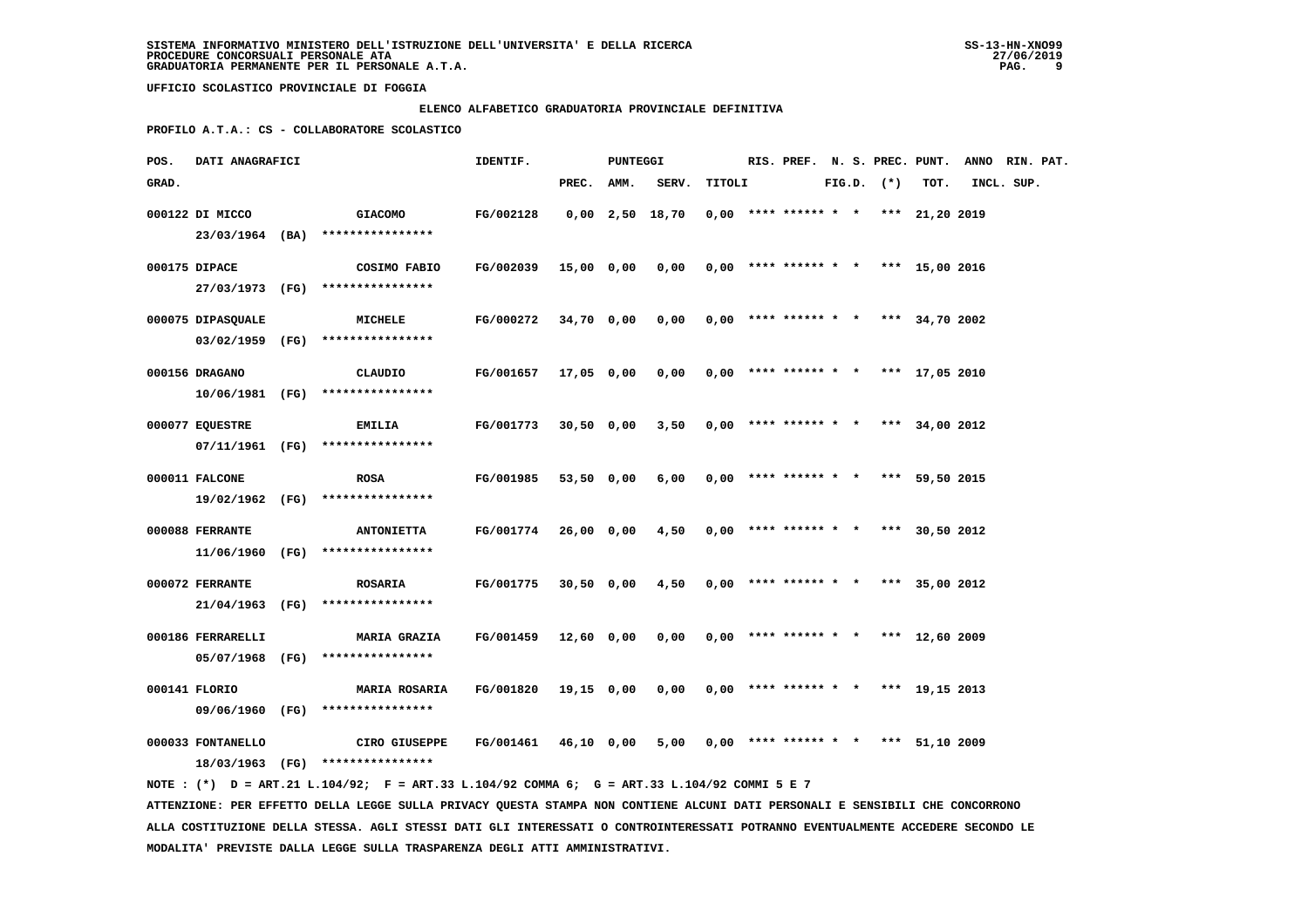### **ELENCO ALFABETICO GRADUATORIA PROVINCIALE DEFINITIVA**

 **PROFILO A.T.A.: CS - COLLABORATORE SCOLASTICO**

| POS.         | DATI ANAGRAFICI  |                                                                                             | IDENTIF.             |            | PUNTEGGI   |                                              |        |  |                                       |  |                |      | RIS. PREF. N. S. PREC. PUNT. ANNO RIN. PAT. |  |
|--------------|------------------|---------------------------------------------------------------------------------------------|----------------------|------------|------------|----------------------------------------------|--------|--|---------------------------------------|--|----------------|------|---------------------------------------------|--|
| GRAD.        |                  |                                                                                             |                      | PREC. AMM. |            | SERV.                                        | TITOLI |  |                                       |  | $FIG.D.$ $(*)$ | TOT. | INCL. SUP.                                  |  |
|              | 000181 FREZZA    | <b>PAOLA</b>                                                                                | FG/001462            | 14,40 0,00 |            | 0,00                                         |        |  | $0,00$ **** ****** * * *** 14,40 2009 |  |                |      |                                             |  |
|              |                  | 23/11/1977 (FG) ****************                                                            |                      |            |            |                                              |        |  |                                       |  |                |      |                                             |  |
|              | 000109 FRISOLI   | <b>MARIA</b>                                                                                | <b>FG/001659</b>     |            | 22,55 0,00 | 0,00                                         |        |  | $0,00$ **** ****** * * *** 22,55 2010 |  |                |      |                                             |  |
|              |                  | 07/03/1957 (FG) ****************                                                            |                      |            |            |                                              |        |  |                                       |  |                |      |                                             |  |
|              |                  |                                                                                             |                      |            |            |                                              |        |  |                                       |  |                |      |                                             |  |
|              | 000135 FUGARO    | <b>ROSALBA</b>                                                                              | FG/001709            |            | 19,90 0,00 | $0,00$ $0,00$ **** ****** * * *** 19,90 2010 |        |  |                                       |  |                |      |                                             |  |
|              |                  | $01/10/1966$ (FG) ****************                                                          |                      |            |            |                                              |        |  |                                       |  |                |      |                                             |  |
| 000180 FUSCO |                  | <b>VINCENZINA</b>                                                                           | FG/001661 14,45 0,00 |            |            | 0.00                                         |        |  | $0.00$ **** ****** * * *** 14,45 2010 |  |                |      |                                             |  |
|              |                  | 08/06/1970 (FG) ****************                                                            |                      |            |            |                                              |        |  |                                       |  |                |      |                                             |  |
|              |                  |                                                                                             |                      |            |            |                                              |        |  |                                       |  |                |      |                                             |  |
|              | 000133 GABRIELE  | LUCIA                                                                                       | FG/002109            |            | 15,00 0,00 | 5,00                                         |        |  | $0,00$ **** ****** * * *** 20,00 2018 |  |                |      |                                             |  |
|              |                  | 16/05/1960 (FG) ****************                                                            |                      |            |            |                                              |        |  |                                       |  |                |      |                                             |  |
|              | 000093 GARRUTO   | <b>ANGELO</b>                                                                               | FG/001463            |            | 27,00 0,00 | 0,00                                         |        |  | $0,00$ **** ****** * * *** 27,00 2009 |  |                |      |                                             |  |
|              |                  | 09/06/1955 (FG) *****************                                                           |                      |            |            |                                              |        |  |                                       |  |                |      |                                             |  |
|              |                  |                                                                                             |                      |            |            |                                              |        |  |                                       |  |                |      |                                             |  |
|              | 000071 GIORNETTA | MAURIZIO                                                                                    | FG/001788            |            | 31,00 0,00 | 5,00                                         |        |  | $0,00$ **** ****** * * *** 36,00 2012 |  |                |      |                                             |  |
|              |                  | 10/10/1969 (FG) ****************                                                            |                      |            |            |                                              |        |  |                                       |  |                |      |                                             |  |
|              | 000142 GIRALDI   | ALDO                                                                                        | FG/000793            |            | 19,00 0,00 | 0,00                                         |        |  | $0,00$ **** ****** * * *** 19,00 2004 |  |                |      |                                             |  |
|              |                  | 30/03/1963 (FG) ****************                                                            |                      |            |            |                                              |        |  |                                       |  |                |      |                                             |  |
|              | 000128 GRANATO   | <b>AMALIA</b>                                                                               | <b>FG/001776</b>     |            | 20,45 0,00 | 0,00                                         |        |  | $0,00$ **** ****** * * *** 20,45 2012 |  |                |      |                                             |  |
|              |                  | 27/11/1962 (FG) ****************                                                            |                      |            |            |                                              |        |  |                                       |  |                |      |                                             |  |
|              |                  |                                                                                             |                      |            |            |                                              |        |  |                                       |  |                |      |                                             |  |
|              | 000140 GRASSO    | <b>ANTONIO</b>                                                                              | FG/001468            |            | 19,45 0,00 | 0,00                                         |        |  | $0,00$ **** ****** * * *** 19,45 2009 |  |                |      |                                             |  |
|              |                  | 13/09/1967 (FG) ****************                                                            |                      |            |            |                                              |        |  |                                       |  |                |      |                                             |  |
|              | 000041 GRASSO    | LUIGI                                                                                       | FG/001704 43,80 0,00 |            |            | 4,50                                         |        |  | $0,00$ **** ****** * * *** 48,30 2010 |  |                |      |                                             |  |
|              |                  | 19/10/1956 (FG) ****************                                                            |                      |            |            |                                              |        |  |                                       |  |                |      |                                             |  |
|              |                  | NOTE: (*) D = ART.21 L.104/92; F = ART.33 L.104/92 COMMA 6; G = ART.33 L.104/92 COMMI 5 E 7 |                      |            |            |                                              |        |  |                                       |  |                |      |                                             |  |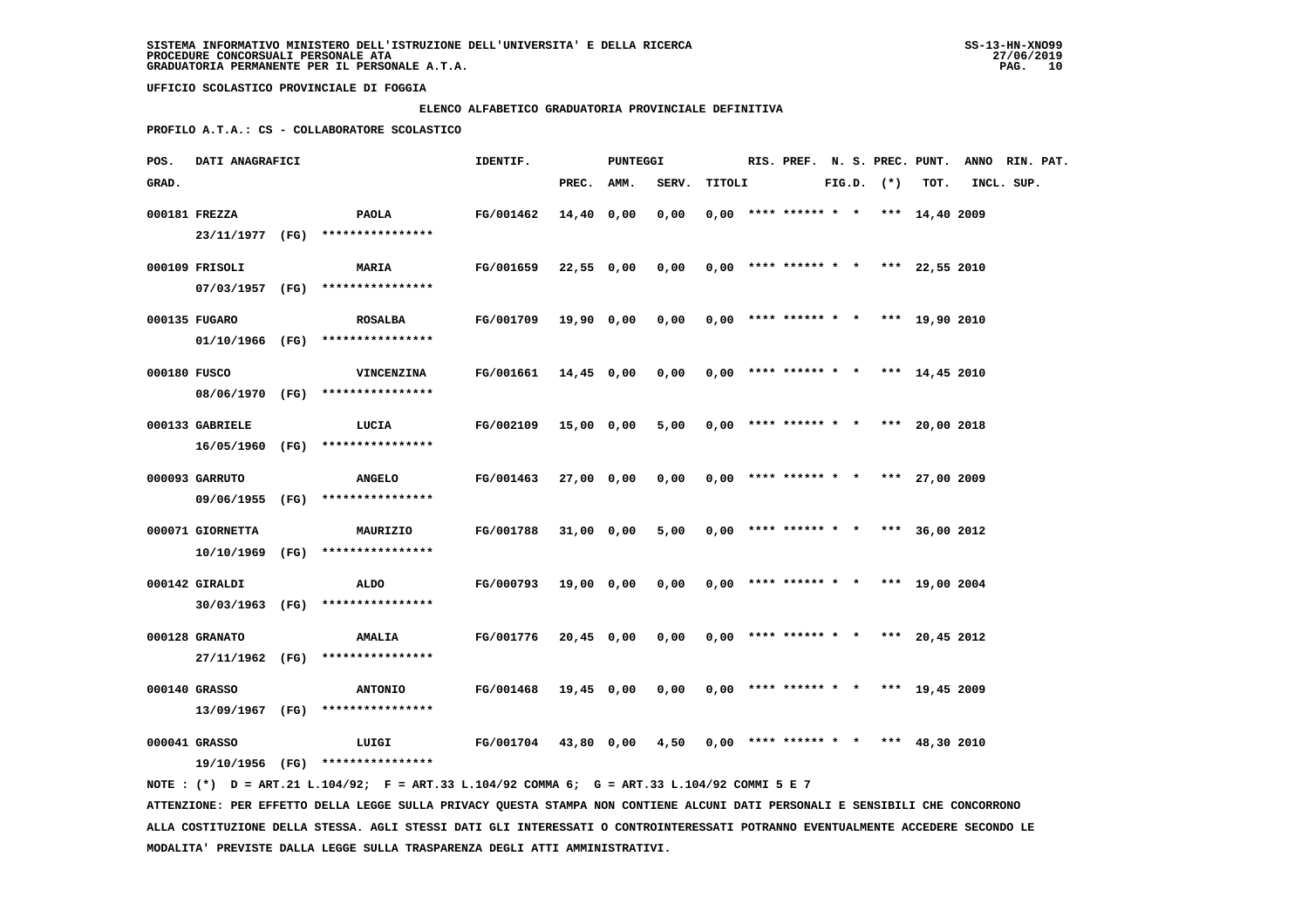### **ELENCO ALFABETICO GRADUATORIA PROVINCIALE DEFINITIVA**

 **PROFILO A.T.A.: CS - COLLABORATORE SCOLASTICO**

| POS.         | DATI ANAGRAFICI     |                                                                                             | IDENTIF.         |            | PUNTEGGI |                   |        |  |                                       |  |                |                | RIS. PREF. N. S. PREC. PUNT. ANNO RIN. PAT. |  |
|--------------|---------------------|---------------------------------------------------------------------------------------------|------------------|------------|----------|-------------------|--------|--|---------------------------------------|--|----------------|----------------|---------------------------------------------|--|
| GRAD.        |                     |                                                                                             |                  | PREC.      | AMM.     | SERV.             | TITOLI |  |                                       |  | $FIG.D.$ $(*)$ | TOT.           | INCL. SUP.                                  |  |
|              | 000084 GRAVINA      | CIRO                                                                                        | <b>FG/000757</b> | 31,40 0,00 |          | 0,00              |        |  | $0,00$ **** ****** * * *** 31,40 2003 |  |                |                |                                             |  |
|              |                     | 08/04/1966 (FG) ****************                                                            |                  |            |          |                   |        |  |                                       |  |                |                |                                             |  |
|              | 000038 GUERRA       | CLAUDIA                                                                                     | FG/001663        | 43,00 0,00 |          | 6,00              |        |  | $0,00$ **** ****** * * *** 49,00 2010 |  |                |                |                                             |  |
|              |                     | 12/07/1975 (FG) ****************                                                            |                  |            |          |                   |        |  |                                       |  |                |                |                                             |  |
|              | 000134 GUERRA       | CRISTINA                                                                                    | <b>FG/001729</b> | 19,95 0,00 |          | 0,00              |        |  | $0,00$ **** ****** * * *** 19,95 2011 |  |                |                |                                             |  |
|              |                     | 24/07/1983 (FG) ****************                                                            |                  |            |          |                   |        |  |                                       |  |                |                |                                             |  |
|              | 000164 GUERRA       | <b>MATTEO</b>                                                                               | <b>FG/001664</b> | 16,00 0,00 |          | 0,00              |        |  | $0,00$ **** ****** * * *** 16,00 2010 |  |                |                |                                             |  |
|              |                     | $11/02/1956$ (FG) *****************                                                         |                  |            |          |                   |        |  |                                       |  |                |                |                                             |  |
|              | 000087 GUICCIARDINI | <b>EMILIA</b>                                                                               | FG/001666        | 30,85 0,00 |          | 0,00              |        |  | $0.00$ **** ****** * *                |  |                | *** 30,85 2010 |                                             |  |
|              |                     | $04/03/1960$ (RM) ****************                                                          |                  |            |          |                   |        |  |                                       |  |                |                |                                             |  |
|              |                     |                                                                                             |                  |            |          |                   |        |  |                                       |  |                |                |                                             |  |
|              | 000130 IANNACCONE   | LUCA                                                                                        | FG/001481        | 20,30 0,00 |          | 0,00              |        |  | $0.00$ **** ****** * * *** 20.30 2009 |  |                |                |                                             |  |
|              |                     | 24/06/1960 (FG) ****************                                                            |                  |            |          |                   |        |  |                                       |  |                |                |                                             |  |
|              | 000021 IANNANTUONI  | <b>ANNAMARIA</b>                                                                            | FG/001482        | 50,00 0,00 |          | 5,00              |        |  | $0,00$ **** ****** * * *** 55,00 2009 |  |                |                |                                             |  |
|              |                     | 13/07/1961 (FG) *****************                                                           |                  |            |          |                   |        |  |                                       |  |                |                |                                             |  |
| 000007 IANNO |                     | ANNA MARIA                                                                                  | FG/001483        | 52,00 0,00 |          | 8,50              |        |  | $0.00$ **** ****** * * *** 60.50 2009 |  |                |                |                                             |  |
|              |                     | 21/04/1962 (FG) ****************                                                            |                  |            |          |                   |        |  |                                       |  |                |                |                                             |  |
|              | 000144 INCHINGOLO   | ADDOLORATA                                                                                  | FG/001667        | 18,90 0,00 |          | 0,00              |        |  | $0.00$ **** ****** * * *** 18,90 2010 |  |                |                |                                             |  |
|              | 12/05/1961 (BA)     | ****************                                                                            |                  |            |          |                   |        |  |                                       |  |                |                |                                             |  |
|              |                     |                                                                                             |                  |            |          |                   |        |  |                                       |  |                |                |                                             |  |
|              | 000005 LACASELLA    | <b>ANNAMARIA</b><br>31/05/1964 (FG) ****************                                        | FG/001484        | 56,00 0,00 |          | 5,00              |        |  | $0,00$ **** ****** * * *** 61,00 2009 |  |                |                |                                             |  |
|              |                     |                                                                                             |                  |            |          |                   |        |  |                                       |  |                |                |                                             |  |
| 000160 LAGO  |                     | <b>SALVATORE</b>                                                                            | FG/002129        |            |          | $0,00$ 2,00 14,50 |        |  | $0,00$ **** ****** * * *** 16,50 2019 |  |                |                |                                             |  |
|              |                     | 17/09/1964 (FG) ****************                                                            |                  |            |          |                   |        |  |                                       |  |                |                |                                             |  |
|              |                     | NOTE: (*) D = ART.21 L.104/92; F = ART.33 L.104/92 COMMA 6; G = ART.33 L.104/92 COMMI 5 E 7 |                  |            |          |                   |        |  |                                       |  |                |                |                                             |  |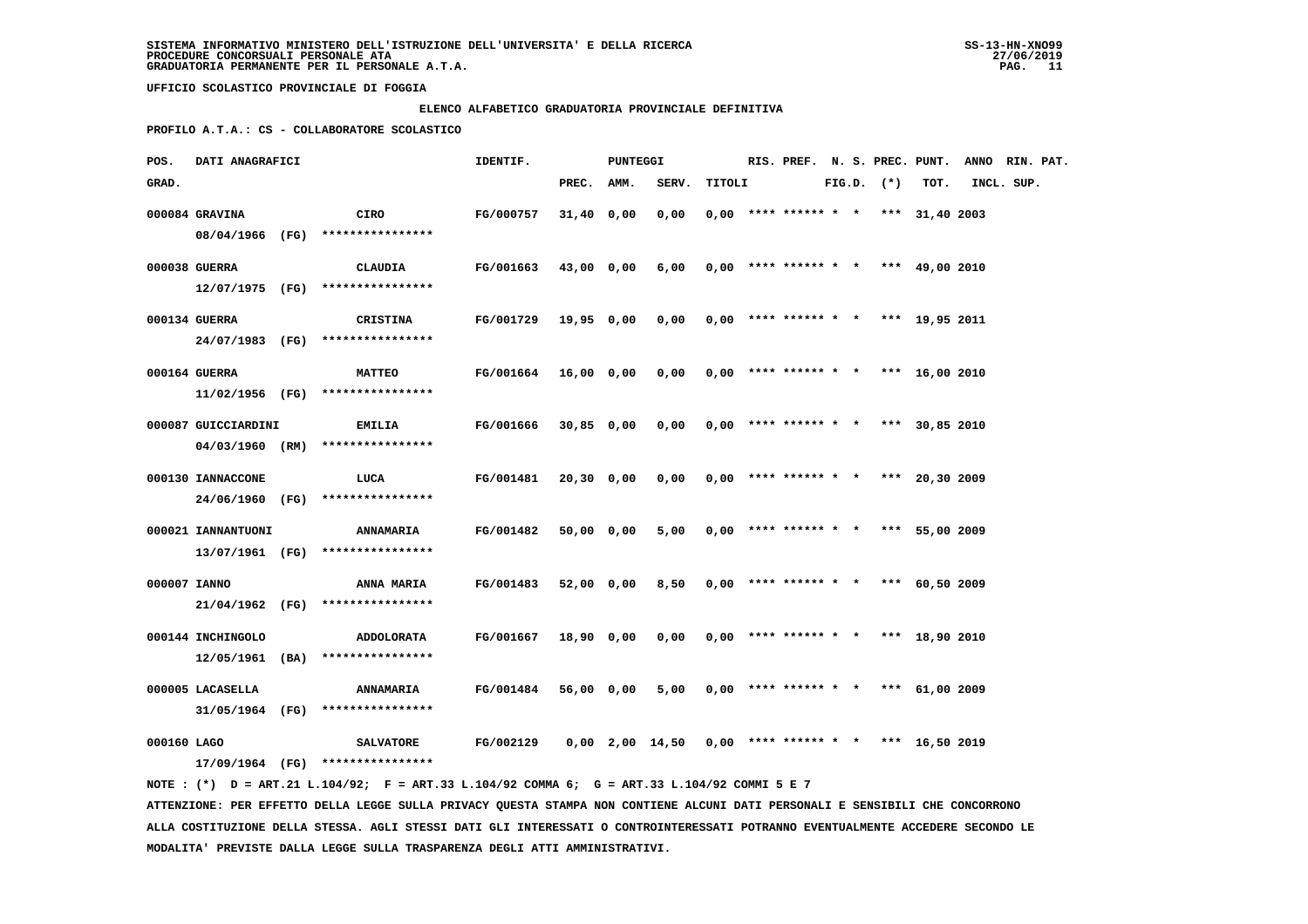**MODALITA' PREVISTE DALLA LEGGE SULLA TRASPARENZA DEGLI ATTI AMMINISTRATIVI.**

 **UFFICIO SCOLASTICO PROVINCIALE DI FOGGIA**

# **ELENCO ALFABETICO GRADUATORIA PROVINCIALE DEFINITIVA**

 **PROFILO A.T.A.: CS - COLLABORATORE SCOLASTICO**

| POS.         | DATI ANAGRAFICI     |                                                                                                                                 | IDENTIF.  |              | <b>PUNTEGGI</b> |                       |        |                        |  |                |                                       | RIS. PREF. N. S. PREC. PUNT. ANNO RIN. PAT. |  |
|--------------|---------------------|---------------------------------------------------------------------------------------------------------------------------------|-----------|--------------|-----------------|-----------------------|--------|------------------------|--|----------------|---------------------------------------|---------------------------------------------|--|
| GRAD.        |                     |                                                                                                                                 |           | PREC. AMM.   |                 | SERV.                 | TITOLI |                        |  | $FIG.D.$ $(*)$ | TOT.                                  | INCL. SUP.                                  |  |
| 000138 LALLO |                     | <b>MARIA ANTONIETTA FG/001986</b>                                                                                               |           | 19,55 0,00   |                 | 0,00                  |        | $0,00$ **** ****** * * |  |                | *** 19,55 2015                        |                                             |  |
|              |                     | 01/06/1961 (FG) ****************                                                                                                |           |              |                 |                       |        |                        |  |                |                                       |                                             |  |
|              | 000034 LAMPEDECCHIA | ANNA                                                                                                                            | FG/001670 | 45,75 0,00   |                 | 5,00                  |        |                        |  |                | $0,00$ **** ****** * * *** 50,75 2010 |                                             |  |
|              |                     | 14/10/1964 (FG) ****************                                                                                                |           |              |                 |                       |        |                        |  |                |                                       |                                             |  |
|              |                     |                                                                                                                                 |           |              |                 |                       |        |                        |  |                |                                       |                                             |  |
|              | 000101 LANDRISCINA  | GIOVANNI                                                                                                                        | FG/002052 | 25,30 0,00   |                 | 0,00                  |        |                        |  |                | $0,00$ **** ****** * * *** 25,30 2017 |                                             |  |
|              |                     | $10/04/1981$ (FG) *****************                                                                                             |           |              |                 |                       |        |                        |  |                |                                       |                                             |  |
|              | 000182 LASALVIA     | <b>GERARDA</b>                                                                                                                  | FG/002130 |              |                 | $0,00$ $2,00$ $12,00$ |        |                        |  |                | $0,00$ **** ****** * * *** 14,00 2019 |                                             |  |
|              |                     | 02/01/1961 (FG) ****************                                                                                                |           |              |                 |                       |        |                        |  |                |                                       |                                             |  |
|              | 000187 LA TORRE     | LEONARDO                                                                                                                        | FG/001603 | $12,45$ 0,00 |                 | 0,00                  |        | $0,00$ **** ****** * * |  |                | *** 12,45 2009                        |                                             |  |
|              |                     | 24/09/1962 (FG) ****************                                                                                                |           |              |                 |                       |        |                        |  |                |                                       |                                             |  |
|              |                     |                                                                                                                                 |           |              |                 |                       |        |                        |  |                |                                       |                                             |  |
|              | 000106 LA TORRE     | LUIGIA                                                                                                                          | FG/001777 | $23,20$ 0,00 |                 | 0,00                  |        |                        |  |                | $0,00$ **** ****** * * *** 23,20 2012 |                                             |  |
|              |                     | 13/07/1959 (FG) ****************                                                                                                |           |              |                 |                       |        |                        |  |                |                                       |                                             |  |
|              | 000015 LA TORRE     | <b>NORMA</b>                                                                                                                    | FG/001671 | 52,00 0,00   |                 | 5,00                  |        |                        |  |                | $0,00$ **** ****** * * *** 57,00 2010 |                                             |  |
|              |                     | 14/02/1963 (FG) ****************                                                                                                |           |              |                 |                       |        |                        |  |                |                                       |                                             |  |
|              | 000027 LAURIOLA     | LUCIA                                                                                                                           | FG/001472 | 47,50 0,00   |                 | 5,00                  |        |                        |  |                | $0,00$ **** ****** * * *** 52,50 2009 |                                             |  |
|              |                     | 27/07/1975 (FG) ****************                                                                                                |           |              |                 |                       |        |                        |  |                |                                       |                                             |  |
|              |                     |                                                                                                                                 |           |              |                 |                       |        |                        |  |                |                                       |                                             |  |
|              | 000019 LAURIOLA     | <b>RAFFAELA</b>                                                                                                                 | FG/001672 | 51,58 0,00   |                 | 4,00                  |        |                        |  |                | $0,00$ **** ****** * * *** 55,58 2010 |                                             |  |
|              |                     | 31/10/1966 (FG) ****************                                                                                                |           |              |                 |                       |        |                        |  |                |                                       |                                             |  |
|              | 000032 LAVELLA      | VINCENZO ANTONIO FG/001757                                                                                                      |           | 46,85 0,00   |                 | 4,50                  |        |                        |  |                | $0,00$ **** ****** * * *** 51,35 2011 |                                             |  |
|              |                     | 14/08/1969 (FG) ****************                                                                                                |           |              |                 |                       |        |                        |  |                |                                       |                                             |  |
|              | 000073 LEANDRO      | <b>ELEONORA</b>                                                                                                                 | FG/001778 | 30,50 0,00   |                 | 4,50                  |        |                        |  |                | $0,00$ **** ****** * * *** 35,00 2012 |                                             |  |
|              |                     | 19/02/1953 (FG) ****************                                                                                                |           |              |                 |                       |        |                        |  |                |                                       |                                             |  |
|              |                     | NOTE: (*) D = ART.21 L.104/92; F = ART.33 L.104/92 COMMA 6; G = ART.33 L.104/92 COMMI 5 E 7                                     |           |              |                 |                       |        |                        |  |                |                                       |                                             |  |
|              |                     | ATTENZIONE: PER EFFETTO DELLA LEGGE SULLA PRIVACY QUESTA STAMPA NON CONTIENE ALCUNI DATI PERSONALI E SENSIBILI CHE CONCORRONO   |           |              |                 |                       |        |                        |  |                |                                       |                                             |  |
|              |                     | ALLA COSTITUZIONE DELLA STESSA. AGLI STESSI DATI GLI INTERESSATI O CONTROINTERESSATI POTRANNO EVENTUALMENTE ACCEDERE SECONDO LE |           |              |                 |                       |        |                        |  |                |                                       |                                             |  |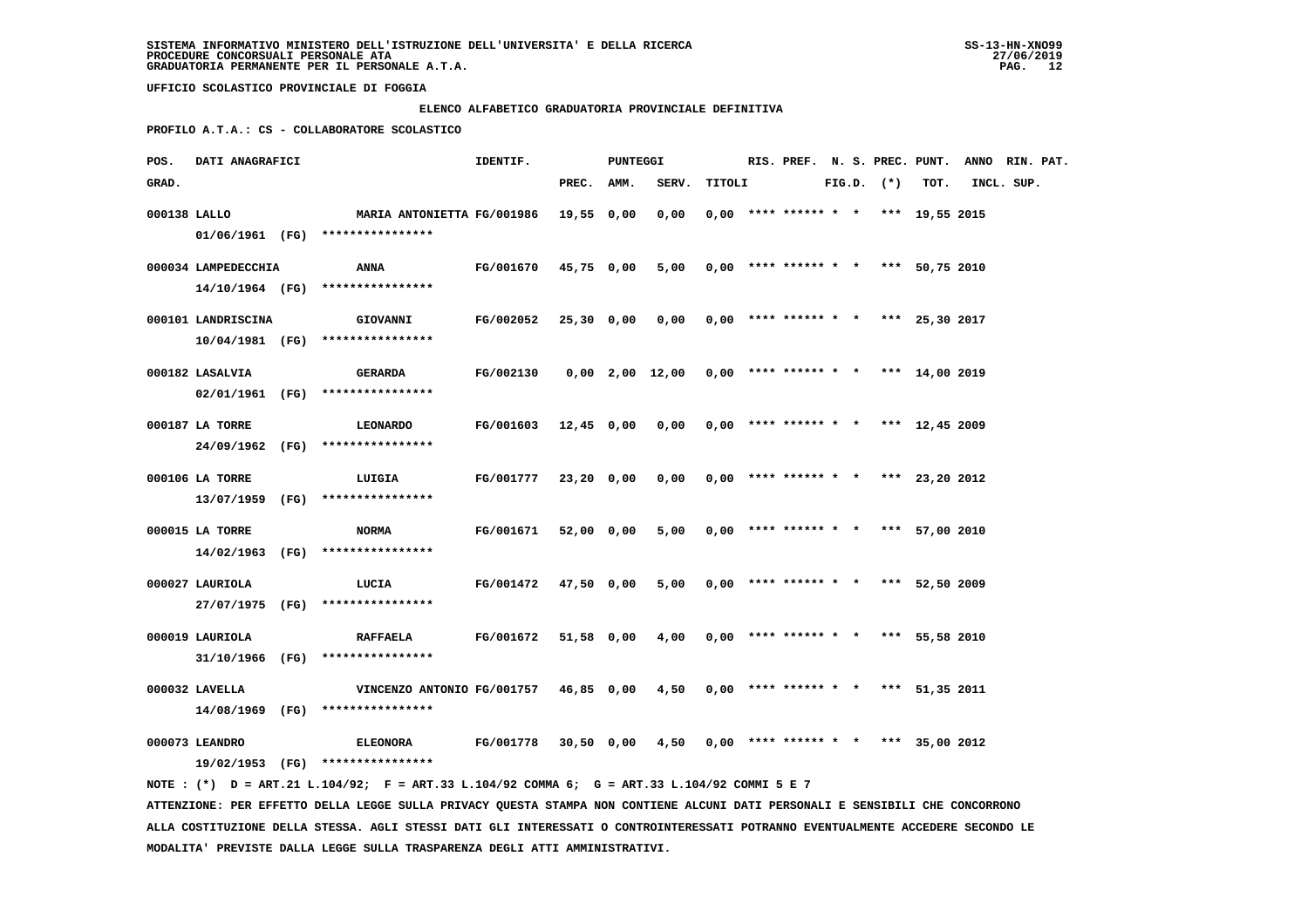### **ELENCO ALFABETICO GRADUATORIA PROVINCIALE DEFINITIVA**

 **PROFILO A.T.A.: CS - COLLABORATORE SCOLASTICO**

| POS.         | DATI ANAGRAFICI      |                                                                                             | IDENTIF.             |            | <b>PUNTEGGI</b> |                                                     |        |                                       |  |                |      | RIS. PREF. N. S. PREC. PUNT. ANNO RIN. PAT. |  |
|--------------|----------------------|---------------------------------------------------------------------------------------------|----------------------|------------|-----------------|-----------------------------------------------------|--------|---------------------------------------|--|----------------|------|---------------------------------------------|--|
| GRAD.        |                      |                                                                                             |                      | PREC. AMM. |                 | SERV.                                               | TITOLI |                                       |  | $FIG.D.$ $(*)$ | TOT. | INCL. SUP.                                  |  |
| 000061 LEONE |                      | CLELIA MARIA<br>26/02/1965 (FG) ****************                                            | FG/000601            | 38,75 0,00 |                 | 0,00                                                |        | $0,00$ **** ****** * * *** 38,75 2003 |  |                |      |                                             |  |
| 000196 LEONE |                      | <b>FIORELLA</b>                                                                             | <b>FG/002106</b>     |            |                 | 6,90 0,00 1,50 0,00 **** ****** * *** 8,40 2018     |        |                                       |  |                |      |                                             |  |
|              | 000136 L'ERARIO      | 15/01/1986 (FG) ****************<br>BENIAMINO FERNAN FG/001473 19,55 0,00                   |                      |            |                 | $0,00$ 0,00 **** ****** * * *** 19,55 2009          |        |                                       |  |                |      |                                             |  |
|              |                      | 05/03/1959 (FG) ****************                                                            |                      |            |                 |                                                     |        |                                       |  |                |      |                                             |  |
|              | 000051 LIZZADRO      | <b>NAZARIO</b><br>07/10/1959 (FG) *****************                                         | FG/001474            | 38,50 0,00 |                 | 4,50                                                |        | $0,00$ **** ****** * * *** 43,00 2009 |  |                |      |                                             |  |
|              | 000009 LO CAMPO      | <b>ELENA</b>                                                                                | FG/001674            | 55,00 0,00 |                 | 5,00                                                |        | $0.00$ **** ****** * * *** 60.00 2010 |  |                |      |                                             |  |
|              |                      | 29/05/1962 (FG) ****************                                                            |                      |            |                 |                                                     |        |                                       |  |                |      |                                             |  |
|              | 000010 LOMBARDI      | CARLO<br>17/02/1967 (FG) ****************                                                   | FG/001791            | 54,60 0,00 |                 | 5,00                                                |        | $0.00$ **** ****** * * *** 59.60 2012 |  |                |      |                                             |  |
| 000158 LONGO |                      | <b>DOMENICO</b>                                                                             | FG/002131            |            |                 | $0,00$ 2,00 14,60 0,00 **** ****** * *** 16,60 2019 |        |                                       |  |                |      |                                             |  |
|              | 000043 LUCIANO       | $04/12/1965$ (FG) *****************<br><b>ILENIA</b>                                        | <b>FG/001756</b>     | 42,00 0,00 |                 | 5,00                                                |        | $0,00$ **** ****** * * *** 47,00 2011 |  |                |      |                                             |  |
|              | 000149 MACCHERONCINI | 23/02/1978 (FG) *****************<br>CARMELA                                                | FG/001476 18,50 0,00 |            |                 | 0,00                                                |        | $0.00$ **** ****** * * *** 18.50 2009 |  |                |      |                                             |  |
|              |                      | $01/02/1972$ (FG) ****************                                                          |                      |            |                 |                                                     |        |                                       |  |                |      |                                             |  |
|              | 000171 MADDALENA     | <b>URBANO</b><br>03/08/1976 (FG) ****************                                           | <b>FG/001676</b>     | 15,40 0,00 |                 | 0,00                                                |        | $0,00$ **** ****** * * *** 15,40 2010 |  |                |      |                                             |  |
|              | 000059 MAGALDI       | <b>FRANCESCA</b><br>20/02/1953 (FG) ****************                                        | <b>FG/001745</b>     | 34,80 0,00 |                 | 5,00                                                |        | $0,00$ **** ****** * * *** 39,80 2011 |  |                |      |                                             |  |
|              |                      | NOTE: (*) D = ART.21 L.104/92; F = ART.33 L.104/92 COMMA 6; G = ART.33 L.104/92 COMMI 5 E 7 |                      |            |                 |                                                     |        |                                       |  |                |      |                                             |  |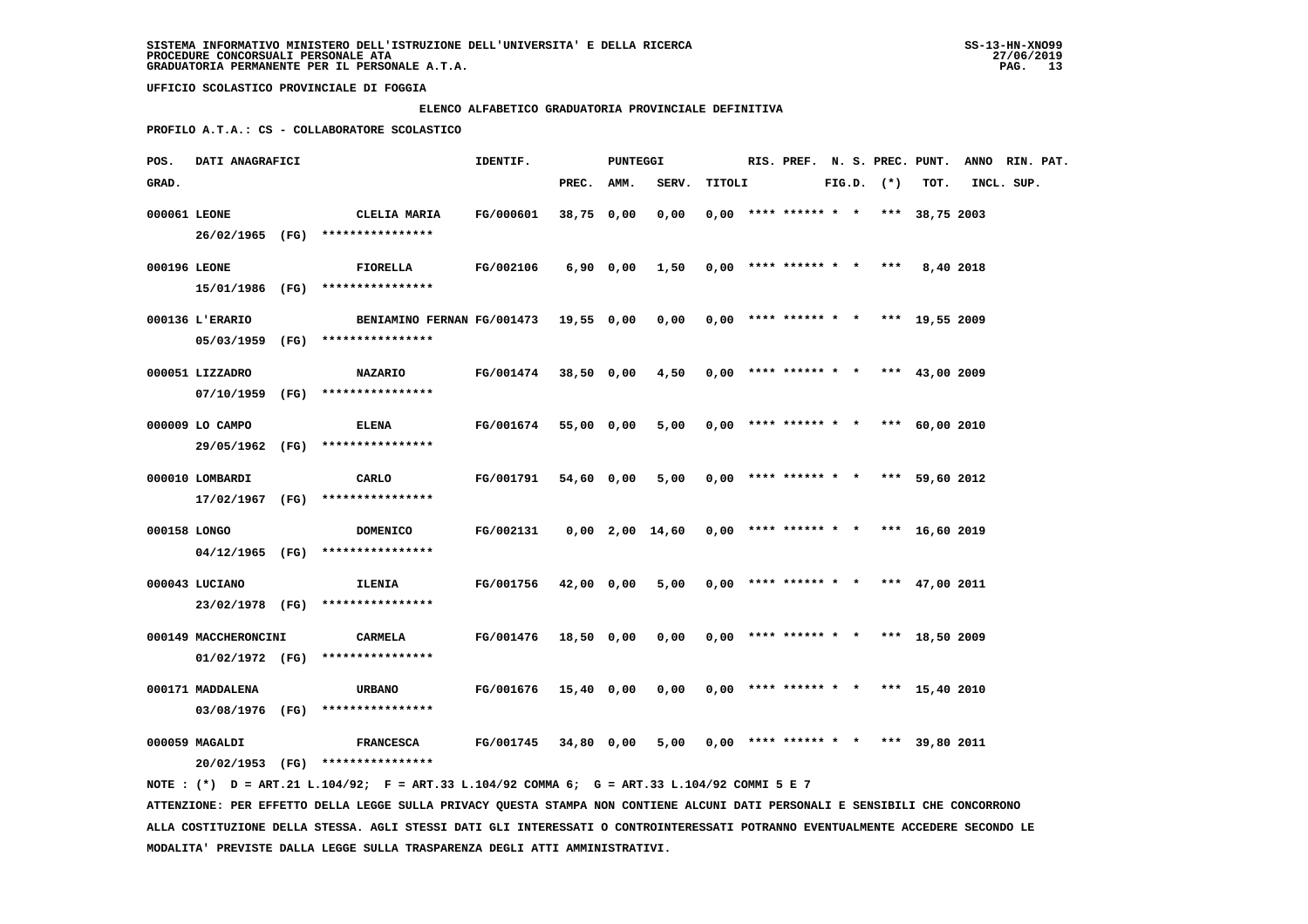### **ELENCO ALFABETICO GRADUATORIA PROVINCIALE DEFINITIVA**

 **PROFILO A.T.A.: CS - COLLABORATORE SCOLASTICO**

| POS.  | <b>DATI ANAGRAFICI</b> |                                                                                             | IDENTIF.                                                              |             | PUNTEGGI |                                                       |  |                            |  |                |                                              | RIS. PREF. N. S. PREC. PUNT. ANNO RIN. PAT. |  |
|-------|------------------------|---------------------------------------------------------------------------------------------|-----------------------------------------------------------------------|-------------|----------|-------------------------------------------------------|--|----------------------------|--|----------------|----------------------------------------------|---------------------------------------------|--|
| GRAD. |                        |                                                                                             |                                                                       | PREC. AMM.  |          | SERV. TITOLI                                          |  |                            |  | $FIG.D.$ $(*)$ | тот.                                         | INCL. SUP.                                  |  |
|       | 000197 MALDONE         | CARLO                                                                                       | FG/002047                                                             | $8,15$ 0,00 |          | 0,00                                                  |  | $0,00$ **** ****** * * *** |  |                | 8,15 2017                                    |                                             |  |
|       |                        | 21/08/1989 (BA) ****************                                                            |                                                                       |             |          |                                                       |  |                            |  |                |                                              |                                             |  |
|       | 000176 MARCHETTI       | CIRO                                                                                        | FG/002132                                                             |             |          | $0,00$ 2,00 13,00 0,00 **** ****** * * *** 15,00 2019 |  |                            |  |                |                                              |                                             |  |
|       |                        | 25/06/1959 (BA) ****************                                                            |                                                                       |             |          |                                                       |  |                            |  |                |                                              |                                             |  |
|       |                        |                                                                                             |                                                                       |             |          |                                                       |  |                            |  |                |                                              |                                             |  |
|       | 000012 MARELLA         | <b>MARILENA</b>                                                                             | FG/001487                                                             | 54,45 0,00  |          |                                                       |  |                            |  |                | 5,00 0,00 **** ****** * * *** 59,45 2009     |                                             |  |
|       |                        | 22/01/1955 (EE) ****************                                                            |                                                                       |             |          |                                                       |  |                            |  |                |                                              |                                             |  |
|       | 000069 MARTINO         | <b>MARIO PIO</b>                                                                            | FG/001488                                                             | 30,35 0,00  |          | $6,00$ 0,00 **** ****** * * *** 36,35 2009            |  |                            |  |                |                                              |                                             |  |
|       |                        | $11/01/1963$ (FG) *****************                                                         |                                                                       |             |          |                                                       |  |                            |  |                |                                              |                                             |  |
|       | 000110 MASTROMATTEO    | <b>GIACOMINA</b>                                                                            | FG/002050                                                             |             |          | 18,00 0,00 4,50 0,00 **** ****** * *** 22,50 2017     |  |                            |  |                |                                              |                                             |  |
|       |                        | 27/07/1962 (FG) ****************                                                            |                                                                       |             |          |                                                       |  |                            |  |                |                                              |                                             |  |
|       |                        |                                                                                             |                                                                       |             |          |                                                       |  |                            |  |                |                                              |                                             |  |
|       | 000124 MAZZONE         | <b>MARIA</b>                                                                                | FG/002133                                                             |             |          | 0,00 2,00 19,00 0,00 **** ****** * *** 21,00 2019     |  |                            |  |                |                                              |                                             |  |
|       |                        | 02/06/1965 (FG) ****************                                                            |                                                                       |             |          |                                                       |  |                            |  |                |                                              |                                             |  |
|       | 000155 MERCIERI        | <b>ROSA</b>                                                                                 | FG/002134  0,00  2,00  15,50  0,00  ****  ******  *  ***  17,50  2019 |             |          |                                                       |  |                            |  |                |                                              |                                             |  |
|       |                        | 07/06/1972 (FG) ****************                                                            |                                                                       |             |          |                                                       |  |                            |  |                |                                              |                                             |  |
|       | 000001 MERLUZZO        | <b>ROSA</b>                                                                                 | FG/001491                                                             | 56,80 0,00  |          |                                                       |  |                            |  |                | 5,50 0,00 **** ****** * * *** 62,30 2009     |                                             |  |
|       |                        | 20/10/1962 (FG) ****************                                                            |                                                                       |             |          |                                                       |  |                            |  |                |                                              |                                             |  |
|       |                        |                                                                                             |                                                                       |             |          |                                                       |  |                            |  |                |                                              |                                             |  |
|       | 000055 MITOLI          | <b>MARIANGELA</b>                                                                           | $FG/001523$ 37,00 0,00 4,50 0,00 **** ****** * * *** 41,50 2009       |             |          |                                                       |  |                            |  |                |                                              |                                             |  |
|       |                        | 20/04/1981 (FG) ****************                                                            |                                                                       |             |          |                                                       |  |                            |  |                |                                              |                                             |  |
|       | 000076 MOSCATO         | <b>MICHELINA</b>                                                                            | FG/000643 34,65 0,00                                                  |             |          |                                                       |  |                            |  |                | $0,00$ $0,00$ **** ****** * * *** 34,65 2003 |                                             |  |
|       |                        | 24/03/1959 (FG) ****************                                                            |                                                                       |             |          |                                                       |  |                            |  |                |                                              |                                             |  |
|       | 000049 MURGANO         | CARLO ANTONIO                                                                               | FG/001527                                                             | 38,60 0,00  |          | $5,00$ 0,00 **** ****** * * *** 43,60 2009            |  |                            |  |                |                                              |                                             |  |
|       |                        | 28/06/1955 (FG) *****************                                                           |                                                                       |             |          |                                                       |  |                            |  |                |                                              |                                             |  |
|       |                        | NOTE: (*) D = ART.21 L.104/92; F = ART.33 L.104/92 COMMA 6; G = ART.33 L.104/92 COMMI 5 E 7 |                                                                       |             |          |                                                       |  |                            |  |                |                                              |                                             |  |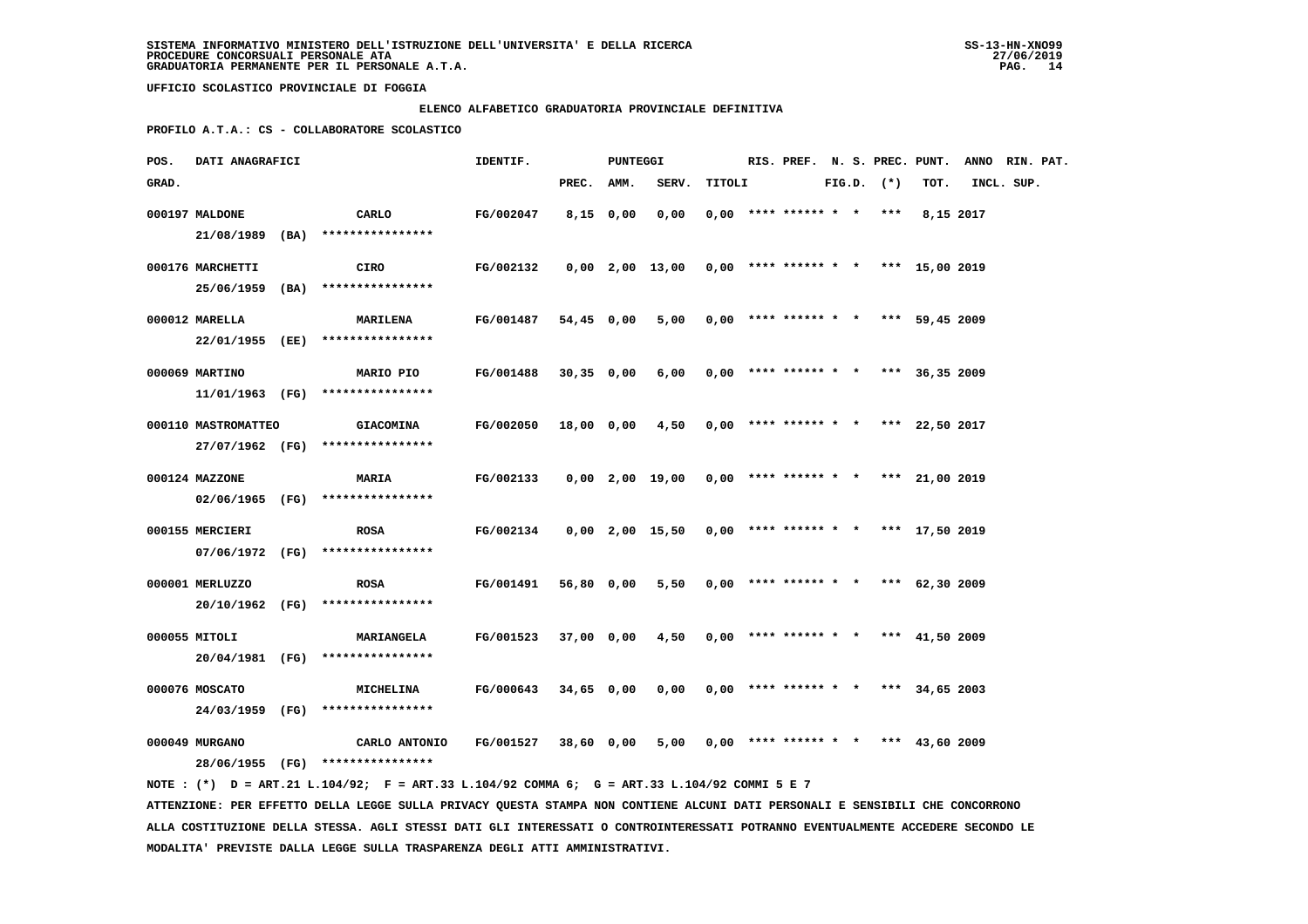### **ELENCO ALFABETICO GRADUATORIA PROVINCIALE DEFINITIVA**

 **PROFILO A.T.A.: CS - COLLABORATORE SCOLASTICO**

| POS.  | DATI ANAGRAFICI   |                                                                                             | IDENTIF.         |            | PUNTEGGI   |                                            |        |                                       |  |                |      | RIS. PREF. N. S. PREC. PUNT. ANNO RIN. PAT. |  |
|-------|-------------------|---------------------------------------------------------------------------------------------|------------------|------------|------------|--------------------------------------------|--------|---------------------------------------|--|----------------|------|---------------------------------------------|--|
| GRAD. |                   |                                                                                             |                  | PREC. AMM. |            | SERV.                                      | TITOLI |                                       |  | $FIG.D.$ $(*)$ | TOT. | INCL. SUP.                                  |  |
|       | 000026 NAPOLITANO | IDA                                                                                         | FG/001678        | 47,50 0,00 |            | 5,50                                       |        | $0,00$ **** ****** * * *** 53,00 2010 |  |                |      |                                             |  |
|       |                   | 08/03/1961 (FG) ****************                                                            |                  |            |            |                                            |        |                                       |  |                |      |                                             |  |
|       | 000125 NASUTO     | <b>PIETRO</b>                                                                               | <b>FG/001569</b> |            | 20,65 0,00 | 0,00                                       |        | $0,00$ **** ****** * * *** 20,65 2009 |  |                |      |                                             |  |
|       |                   | 19/09/1971 (FG) ****************                                                            |                  |            |            |                                            |        |                                       |  |                |      |                                             |  |
|       | 000042 NATALE     | CLARA                                                                                       | FG/001679        |            | 43,00 0,00 | $5,00$ 0,00 **** ****** * * *** 48,00 2010 |        |                                       |  |                |      |                                             |  |
|       |                   | 08/02/1962 (FG) ****************                                                            |                  |            |            |                                            |        |                                       |  |                |      |                                             |  |
|       | 000070 NESPOLA    | <b>GIUSEPPE</b>                                                                             | FG/001184        |            | 36,10 0,00 | 0,00                                       |        | $0,00$ **** ****** * * *** 36,10 2006 |  |                |      |                                             |  |
|       |                   | 13/07/1962 (FG) ****************                                                            |                  |            |            |                                            |        |                                       |  |                |      |                                             |  |
|       |                   |                                                                                             |                  |            |            |                                            |        |                                       |  |                |      |                                             |  |
|       | 000165 NOVELLI    | <b>MICHELA</b>                                                                              | FG/001701        |            | 16,00 0,00 | 0,00                                       |        | $0,00$ **** ****** * * *** 16,00 2010 |  |                |      |                                             |  |
|       |                   | 19/10/1980 (FG) ****************                                                            |                  |            |            |                                            |        |                                       |  |                |      |                                             |  |
|       | 000154 OCCULTO    | <b>MAURIZIO</b>                                                                             | FG/001528        |            | 17,75 0,00 | 0,00                                       |        | $0.00$ **** ****** * * *** 17.75 2009 |  |                |      |                                             |  |
|       |                   | 24/02/1964 (FG) ****************                                                            |                  |            |            |                                            |        |                                       |  |                |      |                                             |  |
|       | 000112 PAGANO     | <b>MICHELINA</b>                                                                            | FG/001682        |            | 22,40 0,00 | 0,00                                       |        | $0,00$ **** ****** * * *** 22,40 2010 |  |                |      |                                             |  |
|       |                   | 15/07/1965 (FG) ****************                                                            |                  |            |            |                                            |        |                                       |  |                |      |                                             |  |
|       | 000082 PALMIERI   | <b>GIOVANNA</b>                                                                             | FG/000045        |            | 31,60 0,00 | 0,00                                       |        | $0,00$ **** ****** * * *** 31,60 2001 |  |                |      |                                             |  |
|       |                   | 08/07/1965 (FG) *****************                                                           |                  |            |            |                                            |        |                                       |  |                |      |                                             |  |
|       |                   |                                                                                             |                  |            |            |                                            |        |                                       |  |                |      |                                             |  |
|       | 000022 PALMIERI   | <b>MATTIA</b>                                                                               | FG/001562        |            | 45,50 0,00 | 9,50                                       |        | $0.00$ **** ****** * * *** 55.00 2009 |  |                |      |                                             |  |
|       |                   | 21/09/1966 (FG) ****************                                                            |                  |            |            |                                            |        |                                       |  |                |      |                                             |  |
|       | 000191 PALUMBO    | <b>MATTEO</b>                                                                               | FG/001680        |            | 11,50 0,00 | 0,00                                       |        | $0,00$ **** ****** * * *** 11,50 2010 |  |                |      |                                             |  |
|       |                   | 09/05/1956 (FG) ****************                                                            |                  |            |            |                                            |        |                                       |  |                |      |                                             |  |
|       | 000096 PAPAGNA    | <b>MARIA PINA</b>                                                                           | FG/001681        |            | 21,65 0,00 | 4,50                                       |        | $0,00$ **** ****** * * *** 26,15 2010 |  |                |      |                                             |  |
|       |                   | $17/11/1961$ (FG) ****************                                                          |                  |            |            |                                            |        |                                       |  |                |      |                                             |  |
|       |                   | NOTE: (*) D = ART.21 L.104/92; F = ART.33 L.104/92 COMMA 6; G = ART.33 L.104/92 COMMI 5 E 7 |                  |            |            |                                            |        |                                       |  |                |      |                                             |  |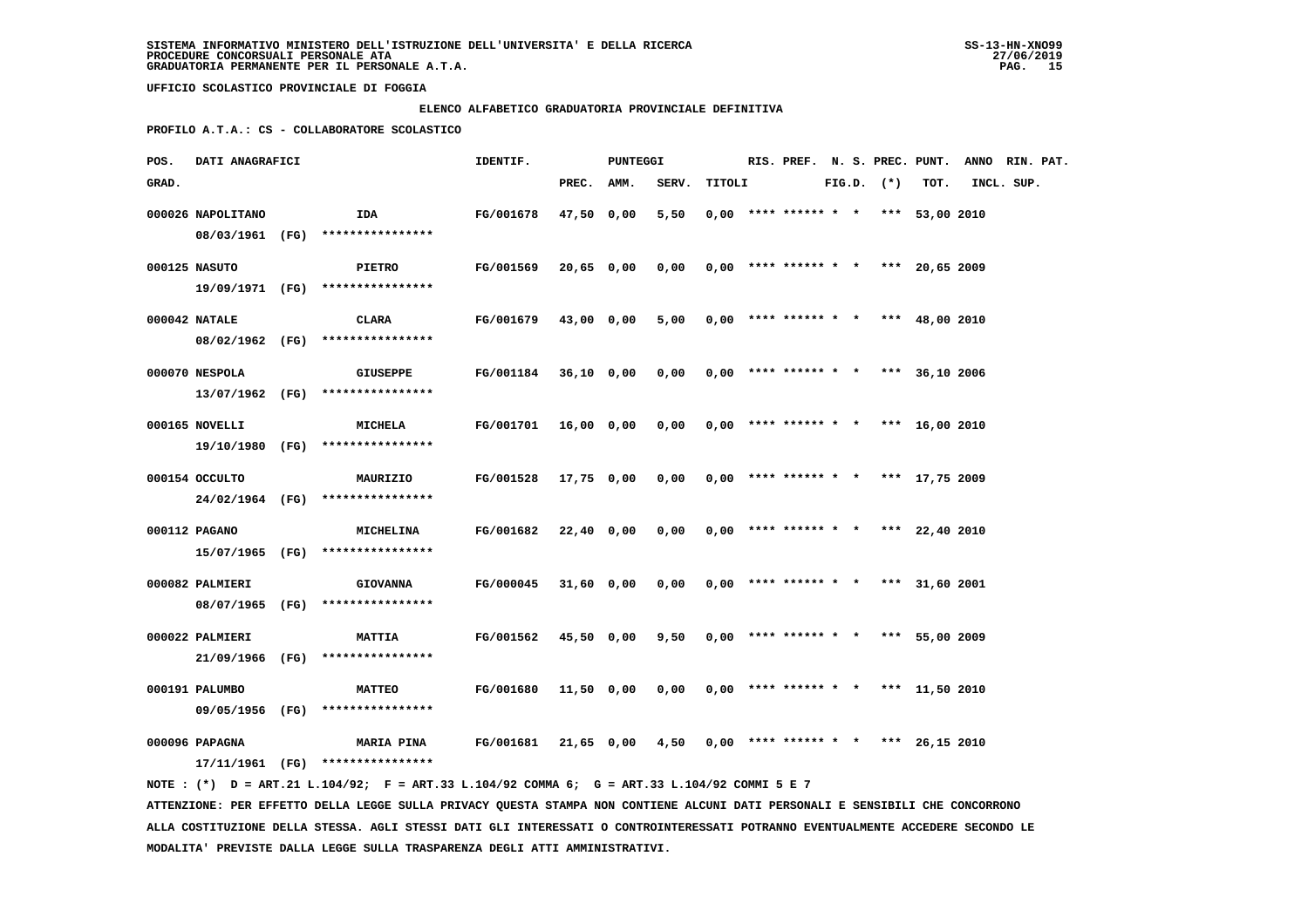### **ELENCO ALFABETICO GRADUATORIA PROVINCIALE DEFINITIVA**

 **PROFILO A.T.A.: CS - COLLABORATORE SCOLASTICO**

| POS.         | <b>DATI ANAGRAFICI</b> |                                                                                                                                 | IDENTIF.             |            | PUNTEGGI  |                                                     |        |                                       |  |                |          | RIS. PREF. N. S. PREC. PUNT. ANNO RIN. PAT. |  |
|--------------|------------------------|---------------------------------------------------------------------------------------------------------------------------------|----------------------|------------|-----------|-----------------------------------------------------|--------|---------------------------------------|--|----------------|----------|---------------------------------------------|--|
| GRAD.        |                        |                                                                                                                                 |                      | PREC. AMM. |           | SERV.                                               | TITOLI |                                       |  | $FIG.D.$ $(*)$ | TOT.     | INCL. SUP.                                  |  |
|              | 000074 PARADISO        | <b>VINCENZA</b><br>11/06/1957 (FG) ****************                                                                             | FG/000636            | 34,80 0,00 |           | 0,00                                                |        | $0,00$ **** ****** * * *** 34,80 2003 |  |                |          |                                             |  |
|              | 000209 PEDONE          | <b>SERAFINA</b><br>R 27/03/1953 (FG) ****************                                                                           | FG/000159            |            | 0,00 0,00 | 0,00                                                |        | $0,00$ **** ****** * * ***            |  |                | 0,002000 |                                             |  |
|              | 000131 PELLEGRINO      | LUIGI                                                                                                                           | FG/002136            |            |           | $0,00$ 2,00 18,25 0,00 **** ****** * *** 20,25 2019 |        |                                       |  |                |          |                                             |  |
|              | 000090 PERILLI         | 03/12/1962 (FG) ****************<br><b>NICOLA</b>                                                                               | FG/001790            | 25,10 0,00 |           | 5,00                                                |        | $0,00$ **** ****** * * *** 30,10 2012 |  |                |          |                                             |  |
| 000068 PERNA |                        | 14/07/1963 (FG) ****************<br><b>ANTONIO</b>                                                                              | FG/002110            |            |           | 34,85 0,00 1,80                                     |        | $0,00$ **** ****** * * *** 36,65 2018 |  |                |          |                                             |  |
|              |                        | 05/05/1964 (FG) ****************                                                                                                |                      |            |           |                                                     |        |                                       |  |                |          |                                             |  |
| 000163 PERNA |                        | GIOVANI<br>14/09/1967 (FG) ****************                                                                                     | FG/001779            | 16,12 0,00 |           | 0,00                                                |        | $0,00$ **** ****** * * *** 16,12 2012 |  |                |          |                                             |  |
| 000120 PERTA |                        | <b>NAZARIO</b><br>17/09/1958 (FG) ****************                                                                              | FG/001185            | 21,30 0,00 |           | 0,00                                                |        | $0,00$ **** ****** * * *** 21,30 2006 |  |                |          |                                             |  |
|              | 000067 PETRILLI        | <b>FABIO</b><br>03/05/1978 (FG) ****************                                                                                | FG/001533            | 37,05 0,00 |           | 0,00                                                |        | $0,00$ **** ****** * * *** 37,05 2009 |  |                |          |                                             |  |
|              | 000189 PIGNATIELLO     | VALLEVERDE<br>16/08/1961 (FG) ****************                                                                                  | FG/001684 12,10 0,00 |            |           | 0,00                                                |        | $0,00$ **** ****** * * *** 12,10 2010 |  |                |          |                                             |  |
|              | 000129 PIOMELLI        | <b>ANTONIETTA</b>                                                                                                               | FG/001534            | 20,31 0,00 |           | 0,00                                                |        | $0,00$ **** ****** * * *** 20,31 2009 |  |                |          |                                             |  |
|              | 000146 PISCONE         | 18/01/1972 (FG) ****************<br>MICHELE                                                                                     | <b>FG/001537</b>     | 18,80 0,00 |           | 0,00                                                |        | $0,00$ **** ****** * * *** 18,80 2009 |  |                |          |                                             |  |
|              |                        | 09/01/1956 (FG) ****************<br>NOTE: (*) D = ART.21 L.104/92; F = ART.33 L.104/92 COMMA 6; G = ART.33 L.104/92 COMMI 5 E 7 |                      |            |           |                                                     |        |                                       |  |                |          |                                             |  |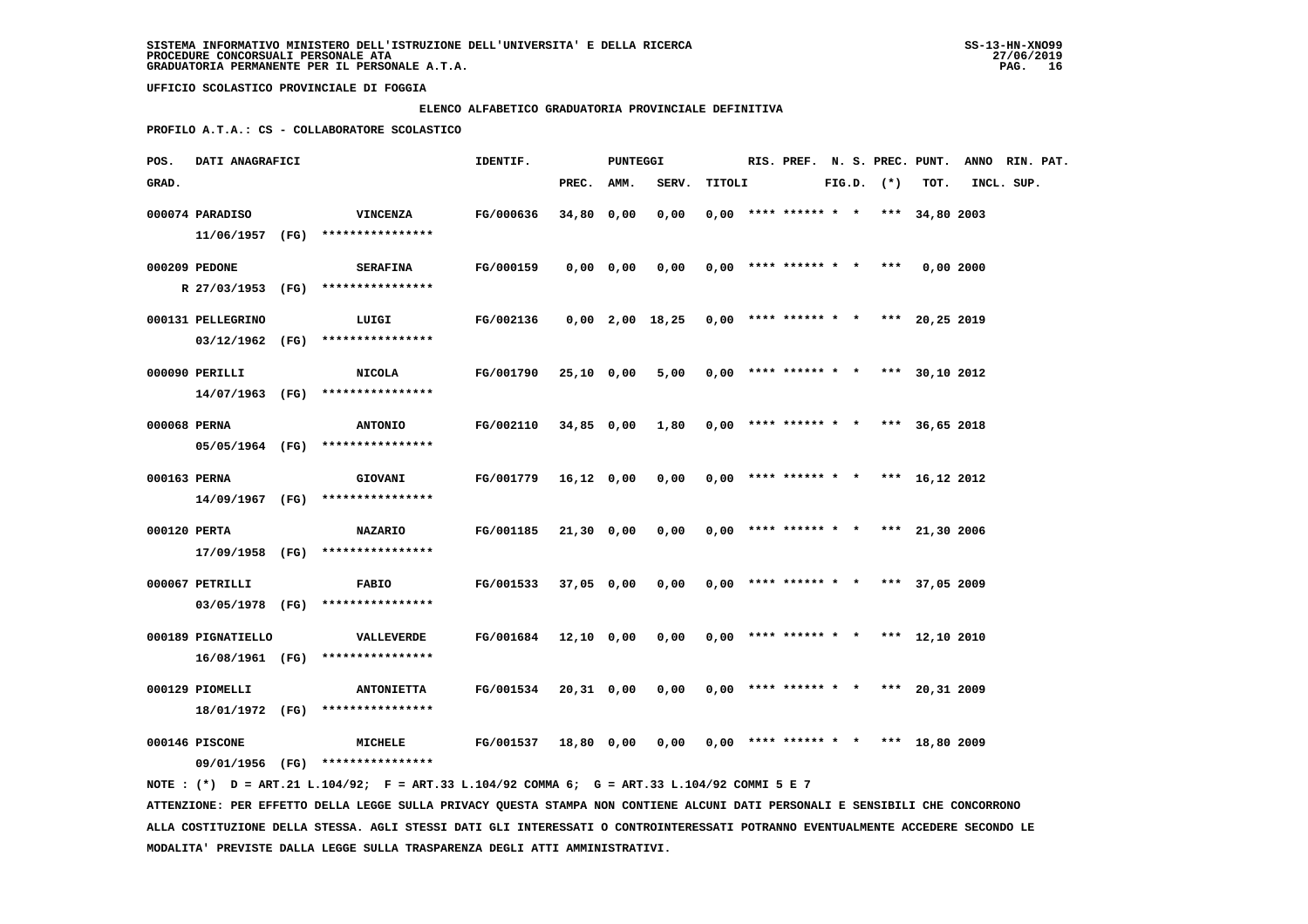# **ELENCO ALFABETICO GRADUATORIA PROVINCIALE DEFINITIVA**

 **PROFILO A.T.A.: CS - COLLABORATORE SCOLASTICO**

| POS.         | DATI ANAGRAFICI   |                                                                                                                               | IDENTIF.  |              | PUNTEGGI    |                 |        |                                       |  |                |           | RIS. PREF. N. S. PREC. PUNT. ANNO RIN. PAT. |  |
|--------------|-------------------|-------------------------------------------------------------------------------------------------------------------------------|-----------|--------------|-------------|-----------------|--------|---------------------------------------|--|----------------|-----------|---------------------------------------------|--|
| GRAD.        |                   |                                                                                                                               |           | PREC.        | AMM.        | SERV.           | TITOLI |                                       |  | $FIG.D.$ $(*)$ | TOT.      | INCL. SUP.                                  |  |
|              | 000194 PLACENTINO | <b>FERDINANDO</b>                                                                                                             | FG/001683 |              | 9,950,00    | 0,00            |        | $0.00$ **** ****** * *                |  | ***            | 9,95 2010 |                                             |  |
|              | 01/09/1983 (FG)   | ****************                                                                                                              |           |              |             |                 |        |                                       |  |                |           |                                             |  |
| 000200 POMPA |                   | MICHELE                                                                                                                       | FG/001269 |              |             | 0,00            |        | $0,00$ **** ****** * * ***            |  |                |           |                                             |  |
|              | 06/05/1974 (EE)   | ****************                                                                                                              |           |              | $0,00$ 0,00 |                 |        |                                       |  |                | 0,00 2006 |                                             |  |
|              |                   |                                                                                                                               |           |              |             |                 |        |                                       |  |                |           |                                             |  |
|              | 000166 PONTONE    | <b>FILOMENA</b>                                                                                                               | FG/002111 | $16,00$ 0,00 |             | 0,00            |        | $0,00$ **** ****** * * *** 16,00 2018 |  |                |           |                                             |  |
|              | 15/09/1960 (FG)   | ****************                                                                                                              |           |              |             |                 |        |                                       |  |                |           |                                             |  |
|              | 000172 PRENCIPE   | MICHELE                                                                                                                       | FG/001570 | $15,40$ 0,00 |             | 0,00            |        | $0,00$ **** ****** * * *** 15,40 2009 |  |                |           |                                             |  |
|              | 09/09/1966 (FG)   | ****************                                                                                                              |           |              |             |                 |        |                                       |  |                |           |                                             |  |
|              |                   |                                                                                                                               |           |              |             |                 |        |                                       |  |                |           |                                             |  |
|              | 000054 PRIMAVERA  | <b>LUCIA ANNA</b>                                                                                                             | FG/001686 | 37,60 0,00   |             | 4,00            |        | $0,00$ **** ****** * * *** 41,60 2010 |  |                |           |                                             |  |
|              | 02/03/1958 (FG)   | ****************                                                                                                              |           |              |             |                 |        |                                       |  |                |           |                                             |  |
|              | 000062 PROVENZA   | <b>COSTANZA</b>                                                                                                               | FG/001687 | 35,00 0,00   |             | 3,50            |        | $0,00$ **** ****** * * *** 38,50 2010 |  |                |           |                                             |  |
|              | 23/11/1963 (FG)   | ****************                                                                                                              |           |              |             |                 |        |                                       |  |                |           |                                             |  |
| 000095 PUCCI |                   | <b>GIUSEPPINA</b>                                                                                                             | FG/001196 | 26,40 0,00   |             | 0,00            |        | $0.00$ **** ****** * * *** 26.40 2006 |  |                |           |                                             |  |
|              |                   | 24/04/1967 (FG) ****************                                                                                              |           |              |             |                 |        |                                       |  |                |           |                                             |  |
|              |                   |                                                                                                                               |           |              |             |                 |        |                                       |  |                |           |                                             |  |
|              | 000148 QUARATO    | <b>DAVIDE</b>                                                                                                                 | FG/002120 |              |             | 0,00 2,00 16,50 |        | $0,00$ **** ****** * * *** 18,50 2019 |  |                |           |                                             |  |
|              | 07/11/1957 (FG)   | ****************                                                                                                              |           |              |             |                 |        |                                       |  |                |           |                                             |  |
|              | 000002 QUITADAMO  | <b>CARMINE</b>                                                                                                                | FG/001540 | 56,25 0,00   |             | 6,00            |        | $0,00$ **** ****** * * *** 62,25 2009 |  |                |           |                                             |  |
|              | 13/08/1966 (FG)   | ****************                                                                                                              |           |              |             |                 |        |                                       |  |                |           |                                             |  |
| 000188 REGA  |                   | <b>NICOLA</b>                                                                                                                 | FG/001541 | 12,40 0,00   |             | 0,00            |        | $0,00$ **** ****** * * *** 12,40 2009 |  |                |           |                                             |  |
|              | 14/08/1974 (NA)   | ****************                                                                                                              |           |              |             |                 |        |                                       |  |                |           |                                             |  |
|              |                   |                                                                                                                               |           |              |             |                 |        |                                       |  |                |           |                                             |  |
|              | 000098 REMAGGIO   | <b>MARIA FILOMENA</b>                                                                                                         | FG/001732 | 25,67 0,00   |             | 0,00            |        | $0,00$ **** ****** * * *** 25,67 2011 |  |                |           |                                             |  |
|              |                   | $11/04/1962$ (FG) ****************                                                                                            |           |              |             |                 |        |                                       |  |                |           |                                             |  |
|              |                   | NOTE : (*) D = ART.21 L.104/92; F = ART.33 L.104/92 COMMA 6; G = ART.33 L.104/92 COMMI 5 E 7                                  |           |              |             |                 |        |                                       |  |                |           |                                             |  |
|              |                   | ATTENZIONE: PER EFFETTO DELLA LEGGE SULLA PRIVACY QUESTA STAMPA NON CONTIENE ALCUNI DATI PERSONALI E SENSIBILI CHE CONCORRONO |           |              |             |                 |        |                                       |  |                |           |                                             |  |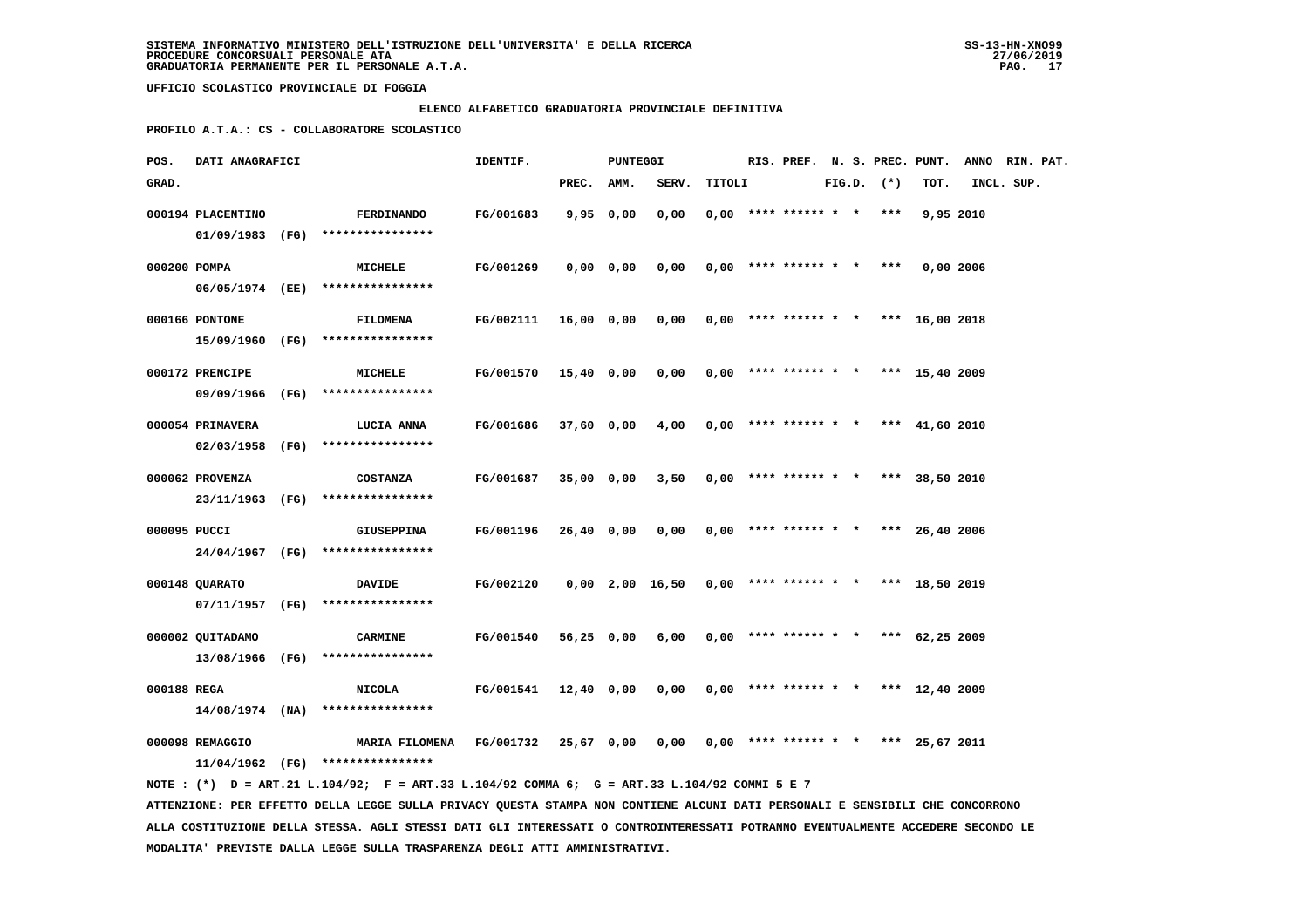### **ELENCO ALFABETICO GRADUATORIA PROVINCIALE DEFINITIVA**

 **PROFILO A.T.A.: CS - COLLABORATORE SCOLASTICO**

| POS.         | <b>DATI ANAGRAFICI</b> |                                                                                             | IDENTIF.             |            | PUNTEGGI |                                                     |        |  |  |                |                                       | RIS. PREF. N. S. PREC. PUNT. ANNO RIN. PAT. |  |
|--------------|------------------------|---------------------------------------------------------------------------------------------|----------------------|------------|----------|-----------------------------------------------------|--------|--|--|----------------|---------------------------------------|---------------------------------------------|--|
| GRAD.        |                        |                                                                                             |                      | PREC. AMM. |          | SERV.                                               | TITOLI |  |  | $FIG.D.$ $(*)$ | TOT.                                  | INCL. SUP.                                  |  |
| 000086 RICCI |                        | <b>NUNZIA</b>                                                                               | FG/001780            | 26,90 0,00 |          | 4,00                                                |        |  |  |                | $0,00$ **** ****** * * *** 30,90 2012 |                                             |  |
|              |                        | 15/05/1954 (FG) ****************                                                            |                      |            |          |                                                     |        |  |  |                |                                       |                                             |  |
|              | 000123 RICUCCI         | <b>PASQUALE</b>                                                                             | <b>FG/001733</b>     | 21,15 0,00 |          | 0,00                                                |        |  |  |                | $0,00$ **** ****** * * *** 21,15 2011 |                                             |  |
|              |                        | $11/08/1961$ (FG) *****************                                                         |                      |            |          |                                                     |        |  |  |                |                                       |                                             |  |
|              |                        |                                                                                             |                      |            |          |                                                     |        |  |  |                |                                       |                                             |  |
|              | 000004 RICUCCI         | <b>RAFFAELA</b>                                                                             | FG/001543            | 56,15 0,00 |          | 5,50                                                |        |  |  |                | $0,00$ **** ****** * * *** 61,65 2009 |                                             |  |
|              |                        | 09/01/1958 (FG) ****************                                                            |                      |            |          |                                                     |        |  |  |                |                                       |                                             |  |
|              | 000091 RIGNANESE       | <b>DOMENICO</b>                                                                             | FG/001782            | 25,50 0,00 |          | 4,50                                                |        |  |  |                | $0,00$ **** ****** * * *** 30,00 2012 |                                             |  |
|              |                        | 14/04/1954 (FG) ****************                                                            |                      |            |          |                                                     |        |  |  |                |                                       |                                             |  |
|              | 000132 RONDINONE       |                                                                                             | FG/001781            | 20,15 0,00 |          | 0,00                                                |        |  |  |                | $0,00$ **** ****** * * *** 20,15 2012 |                                             |  |
|              |                        | LUCIA<br>28/03/1955 (FG) ****************                                                   |                      |            |          |                                                     |        |  |  |                |                                       |                                             |  |
|              |                        |                                                                                             |                      |            |          |                                                     |        |  |  |                |                                       |                                             |  |
|              | 000066 ROSELLI         | <b>ANNAMARIA</b>                                                                            | FG/001688            | 33,50 0,00 |          | 4,50                                                |        |  |  |                | $0,00$ **** ****** * * *** 38,00 2010 |                                             |  |
|              |                        | 04/06/1956 (FG) ****************                                                            |                      |            |          |                                                     |        |  |  |                |                                       |                                             |  |
| 000016 RUSSO |                        | <b>ANTONIETTA</b>                                                                           | FG/001691            | 53,00 0,00 |          | 4,00                                                |        |  |  |                | $0,00$ **** ****** * * *** 57,00 2010 |                                             |  |
|              |                        | 06/09/1957 (FG) ****************                                                            |                      |            |          |                                                     |        |  |  |                |                                       |                                             |  |
|              |                        |                                                                                             |                      |            |          |                                                     |        |  |  |                |                                       |                                             |  |
| 000116 RUSSO |                        | <b>GERARDO</b>                                                                              | FG/002137            |            |          | $0,00$ 2,00 20,10 0,00 **** ****** * *** 22,10 2019 |        |  |  |                |                                       |                                             |  |
|              |                        | $11/02/1960$ (FG) ****************                                                          |                      |            |          |                                                     |        |  |  |                |                                       |                                             |  |
| 000036 RUSSO |                        | <b>NAZARIO</b>                                                                              | <b>FG/001789</b>     | 45,00 0,00 |          | 5,00                                                |        |  |  |                | $0,00$ **** ****** * * *** 50,00 2012 |                                             |  |
|              |                        | 09/10/1961 (FG) ****************                                                            |                      |            |          |                                                     |        |  |  |                |                                       |                                             |  |
| 000107 RUSSO |                        | PASQUALE                                                                                    | FG/001692 18,90 0,00 |            |          | 4,10                                                |        |  |  |                | $0,00$ **** ****** * * *** 23,00 2010 |                                             |  |
|              |                        | 15/05/1967 (FG) ****************                                                            |                      |            |          |                                                     |        |  |  |                |                                       |                                             |  |
|              |                        |                                                                                             |                      |            |          |                                                     |        |  |  |                |                                       |                                             |  |
|              | 000111 SABATINO        | ASSUNTA MARIA FG/001818 22,45 0,00                                                          |                      |            |          | $0,00$ $0,00$ **** ****** * * *** 22,45 2013        |        |  |  |                |                                       |                                             |  |
|              |                        | 25/08/1962 (FG) ****************                                                            |                      |            |          |                                                     |        |  |  |                |                                       |                                             |  |
|              |                        | NOTE: (*) D = ART.21 L.104/92; F = ART.33 L.104/92 COMMA 6; G = ART.33 L.104/92 COMMI 5 E 7 |                      |            |          |                                                     |        |  |  |                |                                       |                                             |  |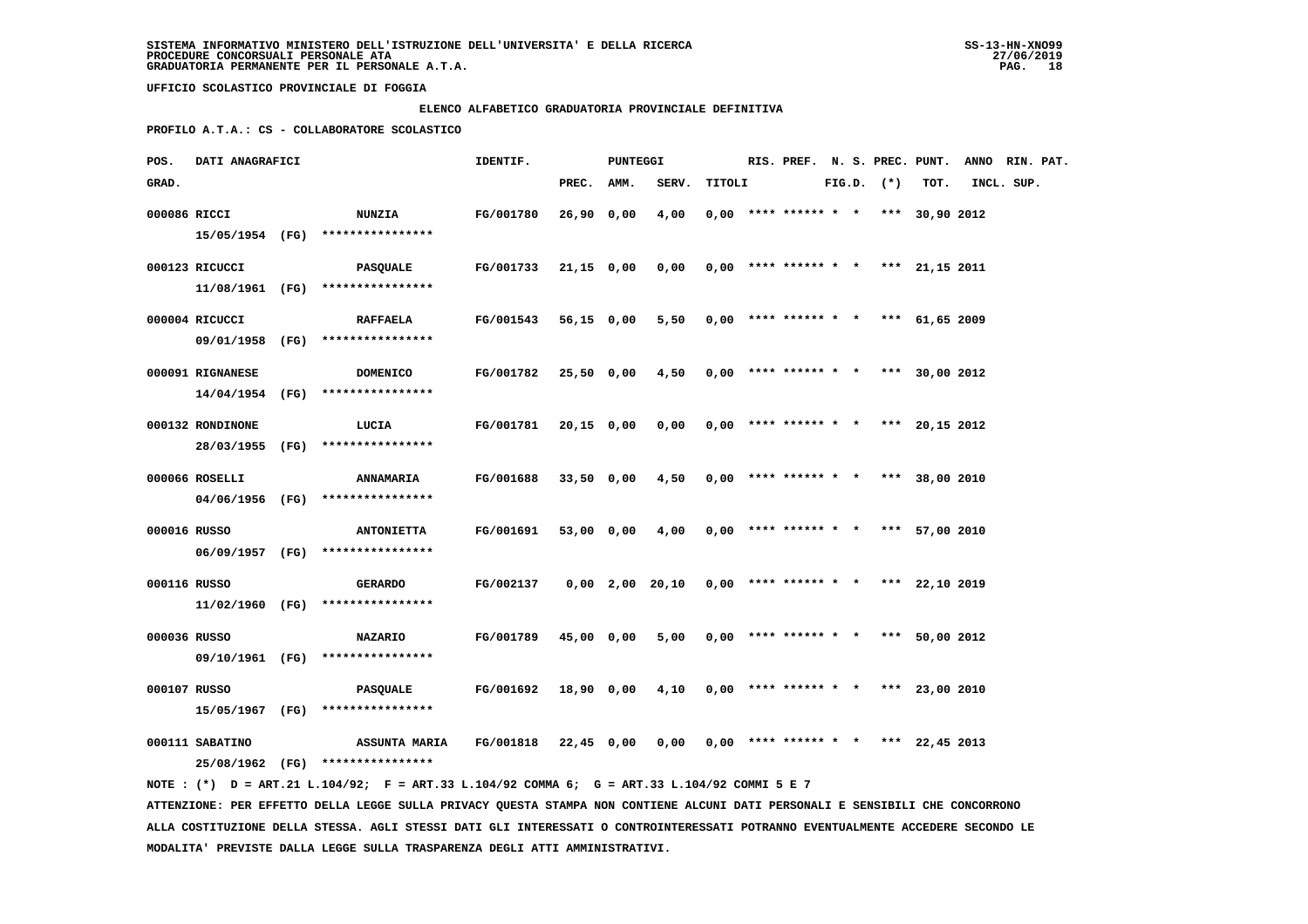# **ELENCO ALFABETICO GRADUATORIA PROVINCIALE DEFINITIVA**

 **PROFILO A.T.A.: CS - COLLABORATORE SCOLASTICO**

| POS.  | DATI ANAGRAFICI    |                                                                                                                               | IDENTIF.         |            | PUNTEGGI      |                   |        |                            |  |                | RIS. PREF. N. S. PREC. PUNT.          | ANNO RIN. PAT. |  |
|-------|--------------------|-------------------------------------------------------------------------------------------------------------------------------|------------------|------------|---------------|-------------------|--------|----------------------------|--|----------------|---------------------------------------|----------------|--|
| GRAD. |                    |                                                                                                                               |                  | PREC. AMM. |               | SERV.             | TITOLI |                            |  | $FIG.D.$ $(*)$ | TOT.                                  | INCL. SUP.     |  |
|       | 000035 SACCHITELLI | <b>FILOMENA</b>                                                                                                               | FG/001546        | 50,00 0,00 |               | 0,00              |        |                            |  |                | $0.00$ **** ****** * * *** 50.00 2009 |                |  |
|       | 10/07/1965 (FG)    | ****************                                                                                                              |                  |            |               |                   |        |                            |  |                |                                       |                |  |
|       | 000168 SALZARULO   | <b>VINCENZO</b>                                                                                                               | FG/002138        |            |               | $0,00$ 2,50 13,10 |        |                            |  |                |                                       |                |  |
|       | 17/01/1957 (AV)    | ****************                                                                                                              |                  |            |               |                   |        |                            |  |                | $0,00$ **** ****** * * *** 15,60 2019 |                |  |
|       |                    |                                                                                                                               |                  |            |               |                   |        |                            |  |                |                                       |                |  |
|       | 000052 SARAO'      | <b>ROSA</b>                                                                                                                   | FG/000851        | 42,55 0,00 |               | 0,00              |        |                            |  |                | $0,00$ **** ****** * * *** 42,55 2004 |                |  |
|       |                    | 28/06/1959 (FG) ****************                                                                                              |                  |            |               |                   |        |                            |  |                |                                       |                |  |
|       | 000079 SAVINO      | LUCIA                                                                                                                         | FG/001783        | 29,50 0,00 |               | 4,00              |        |                            |  |                | $0,00$ **** ****** * * *** 33,50 2012 |                |  |
|       | 29/05/1958 (FG)    | ****************                                                                                                              |                  |            |               |                   |        |                            |  |                |                                       |                |  |
|       |                    |                                                                                                                               |                  |            |               |                   |        |                            |  |                |                                       |                |  |
|       | 000085 SAVINO      | <b>MATTEO</b>                                                                                                                 | <b>FG/000034</b> | 31,25 0,00 |               | 0,00              |        |                            |  |                | $0,00$ **** ****** * * *** 31,25 2000 |                |  |
|       |                    | 02/03/1955 (FG) ****************                                                                                              |                  |            |               |                   |        |                            |  |                |                                       |                |  |
|       | 000139 SCALZO      | COSIMO                                                                                                                        | FG/001784        | 19,55 0,00 |               | 0,00              |        |                            |  |                | $0,00$ **** ****** * * *** 19,55 2012 |                |  |
|       | 08/09/1952 (FG)    | ****************                                                                                                              |                  |            |               |                   |        |                            |  |                |                                       |                |  |
|       | 000159 SCARANO     | <b>ANNA MARIA</b>                                                                                                             | <b>FG/001769</b> | 16,60 0,00 |               | 0,00              |        |                            |  |                | $0,00$ **** ****** * * *** 16,60 2012 |                |  |
|       | 24/01/1964 (FG)    | ****************                                                                                                              |                  |            |               |                   |        |                            |  |                |                                       |                |  |
|       |                    |                                                                                                                               |                  |            |               |                   |        |                            |  |                |                                       |                |  |
|       | 000025 SCARANO     | LUIGIA GAETANA FG/001547                                                                                                      |                  | 48,00 0,00 |               | 5,50              |        |                            |  |                | $0,00$ **** ****** * * *** 53,50 2009 |                |  |
|       | 04/08/1962 (FG)    | ****************                                                                                                              |                  |            |               |                   |        |                            |  |                |                                       |                |  |
|       | 000206 SCARDIGNO   | MARIA                                                                                                                         | FG/000165        |            | $0,00$ $0,00$ | 0,00              |        | $0,00$ **** ****** * * *** |  |                | 0,00 2001                             |                |  |
|       | R 15/11/1960 (FG)  | ****************                                                                                                              |                  |            |               |                   |        |                            |  |                |                                       |                |  |
|       | 000050 SECCIA      | LUIGIA                                                                                                                        | FG/000356        | 43,20 0,00 |               | 0,00              |        |                            |  |                | $0,00$ **** ****** * * *** 43,20 2002 |                |  |
|       | 10/04/1956 (FG)    | ****************                                                                                                              |                  |            |               |                   |        |                            |  |                |                                       |                |  |
|       |                    |                                                                                                                               |                  |            |               |                   |        |                            |  |                |                                       |                |  |
|       | 000097 SETTANNI    | <b>GIOACCHINO</b>                                                                                                             | FG/000803        | 26,05 0,00 |               | 0,00              |        |                            |  |                | $0.00$ **** ****** * * *** 26.05 2004 |                |  |
|       |                    | 15/12/1968 (FG) ****************                                                                                              |                  |            |               |                   |        |                            |  |                |                                       |                |  |
|       |                    | NOTE : (*) D = ART.21 L.104/92; F = ART.33 L.104/92 COMMA 6; G = ART.33 L.104/92 COMMI 5 E 7                                  |                  |            |               |                   |        |                            |  |                |                                       |                |  |
|       |                    | ATTENZIONE: PER EFFETTO DELLA LEGGE SULLA PRIVACY QUESTA STAMPA NON CONTIENE ALCUNI DATI PERSONALI E SENSIBILI CHE CONCORRONO |                  |            |               |                   |        |                            |  |                |                                       |                |  |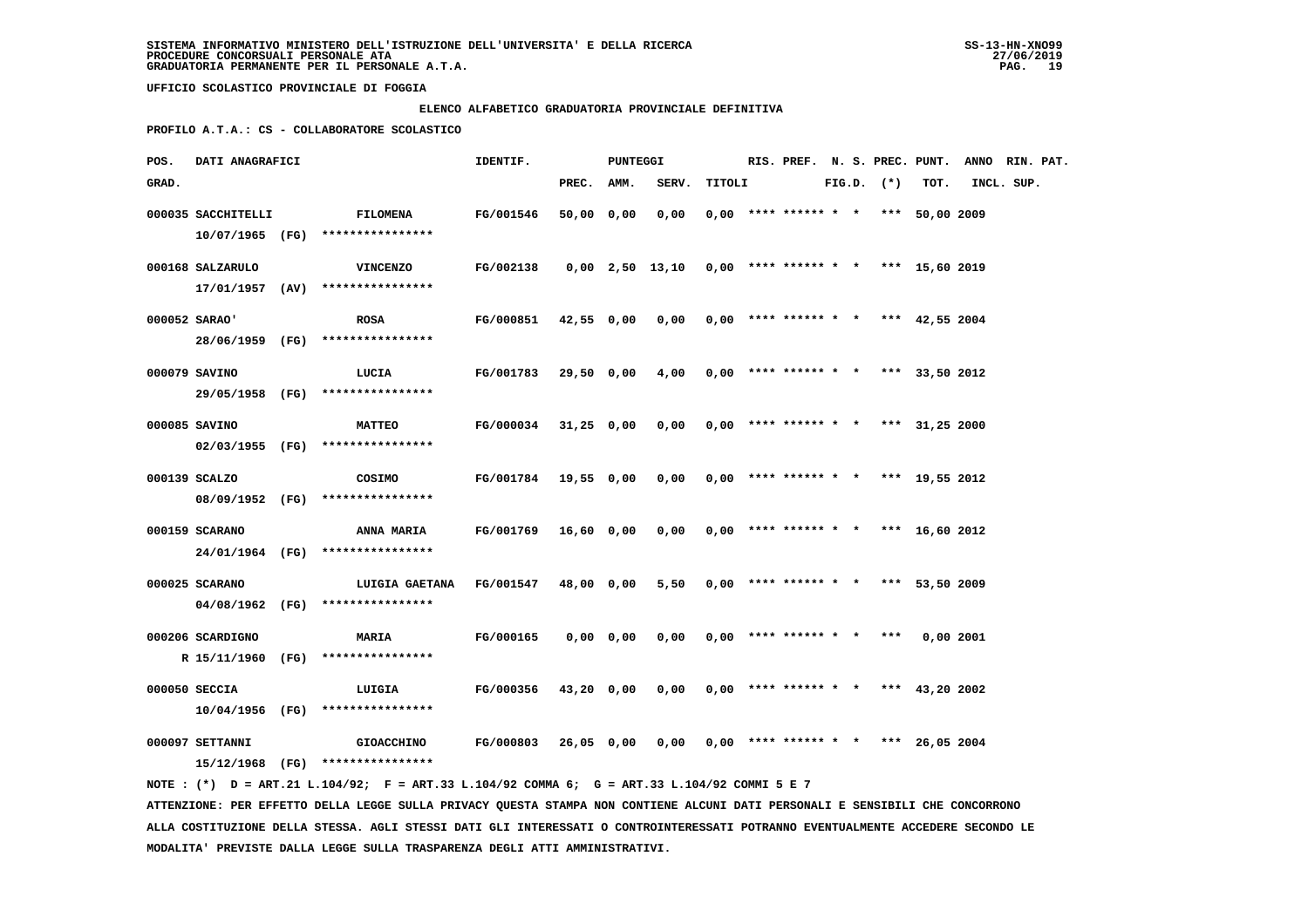### **ELENCO ALFABETICO GRADUATORIA PROVINCIALE DEFINITIVA**

 **PROFILO A.T.A.: CS - COLLABORATORE SCOLASTICO**

| POS.  | DATI ANAGRAFICI  |                                                                                                                                 | IDENTIF.             |             | PUNTEGGI   |                                              |        |                                       |  |                |           | RIS. PREF. N. S. PREC. PUNT. ANNO RIN. PAT. |  |
|-------|------------------|---------------------------------------------------------------------------------------------------------------------------------|----------------------|-------------|------------|----------------------------------------------|--------|---------------------------------------|--|----------------|-----------|---------------------------------------------|--|
| GRAD. |                  |                                                                                                                                 |                      | PREC. AMM.  |            | SERV.                                        | TITOLI |                                       |  | $FIG.D.$ $(*)$ | TOT.      | INCL. SUP.                                  |  |
|       | 000199 SHIAVULLI | PASQUALE<br>$12/10/1983$ (FG) ****************                                                                                  | FG/002122            | $0,00$ 3,00 |            | 3,60                                         |        | $0,00$ **** ****** * * ***            |  |                | 6,60 2019 |                                             |  |
|       | 000178 SILVESTRI | <b>LEONARDA</b>                                                                                                                 | FG/001694 14,85 0,00 |             |            | 0,00                                         |        | $0,00$ **** ****** * * *** 14,85 2010 |  |                |           |                                             |  |
|       | 000065 SORDILLO  | 01/05/1973 (FG) ****************<br><b>SOCCORSA</b>                                                                             | FG/001734 33,50 0,00 |             |            | 4,50                                         |        | $0,00$ **** ****** * * *** 38,00 2011 |  |                |           |                                             |  |
|       | 000143 STRANIERI | 28/12/1963 (FG) ****************<br><b>CARMINA</b>                                                                              | FG/001785 18,95 0,00 |             |            | $0,00$ $0,00$ **** ****** * * *** 18,95 2012 |        |                                       |  |                |           |                                             |  |
|       |                  | $11/05/1959$ (FG) ****************                                                                                              |                      |             |            |                                              |        |                                       |  |                |           |                                             |  |
|       | 000057 TAMMARO   | <b>RAFFAELE</b><br>$01/08/1954$ (FG) *****************                                                                          | FG/000361            |             | 41,30 0,00 | 0.00                                         |        | $0.00$ **** ****** * * *** 41,30 2002 |  |                |           |                                             |  |
|       | 000064 TARTAGLIA | CARMELA<br>01/08/1955 (FG) ****************                                                                                     | <b>FG/000063</b>     |             | 38,25 0,00 | 0,00                                         |        | $0,00$ **** ****** * * *** 38,25 2001 |  |                |           |                                             |  |
|       | 000044 TATALI    | <b>FLORIANA</b><br>13/07/1957 (FG) ****************                                                                             | FG/001735            |             | 41,00 0,00 | 5,00                                         |        | $0.00$ **** ****** * * *** 46.00 2011 |  |                |           |                                             |  |
|       | 000198 TATTILO   | ANGELA MARIA<br>24/12/1959 (FG) ****************                                                                                | FG/001767            |             | 7,94 0,00  | 0,00                                         |        | $0,00$ **** ****** * * *** 7,94 2012  |  |                |           |                                             |  |
|       | 000167 TOTARO    | ANNA<br>17/02/1968 (FG) ****************                                                                                        | FG/001695            |             | 15,85 0,00 | 0,00                                         |        | $0.00$ **** ****** * * *** 15.85 2010 |  |                |           |                                             |  |
|       | 000192 TOTARO    | <b>GIOVANNI</b><br>20/12/1971 (FG) ****************                                                                             | FG/001693            |             | 10,50 0,00 | 0,00                                         |        | $0,00$ **** ****** * * *** 10,50 2010 |  |                |           |                                             |  |
|       | 000152 TROIANO   | <b>MATTEO</b>                                                                                                                   | FG/001754 17,89 0,00 |             |            | $0,00$ $0,00$ **** ****** * * *** 17,89 2011 |        |                                       |  |                |           |                                             |  |
|       |                  | 25/02/1983 (FG) ****************<br>NOTE: (*) D = ART.21 L.104/92; F = ART.33 L.104/92 COMMA 6; G = ART.33 L.104/92 COMMI 5 E 7 |                      |             |            |                                              |        |                                       |  |                |           |                                             |  |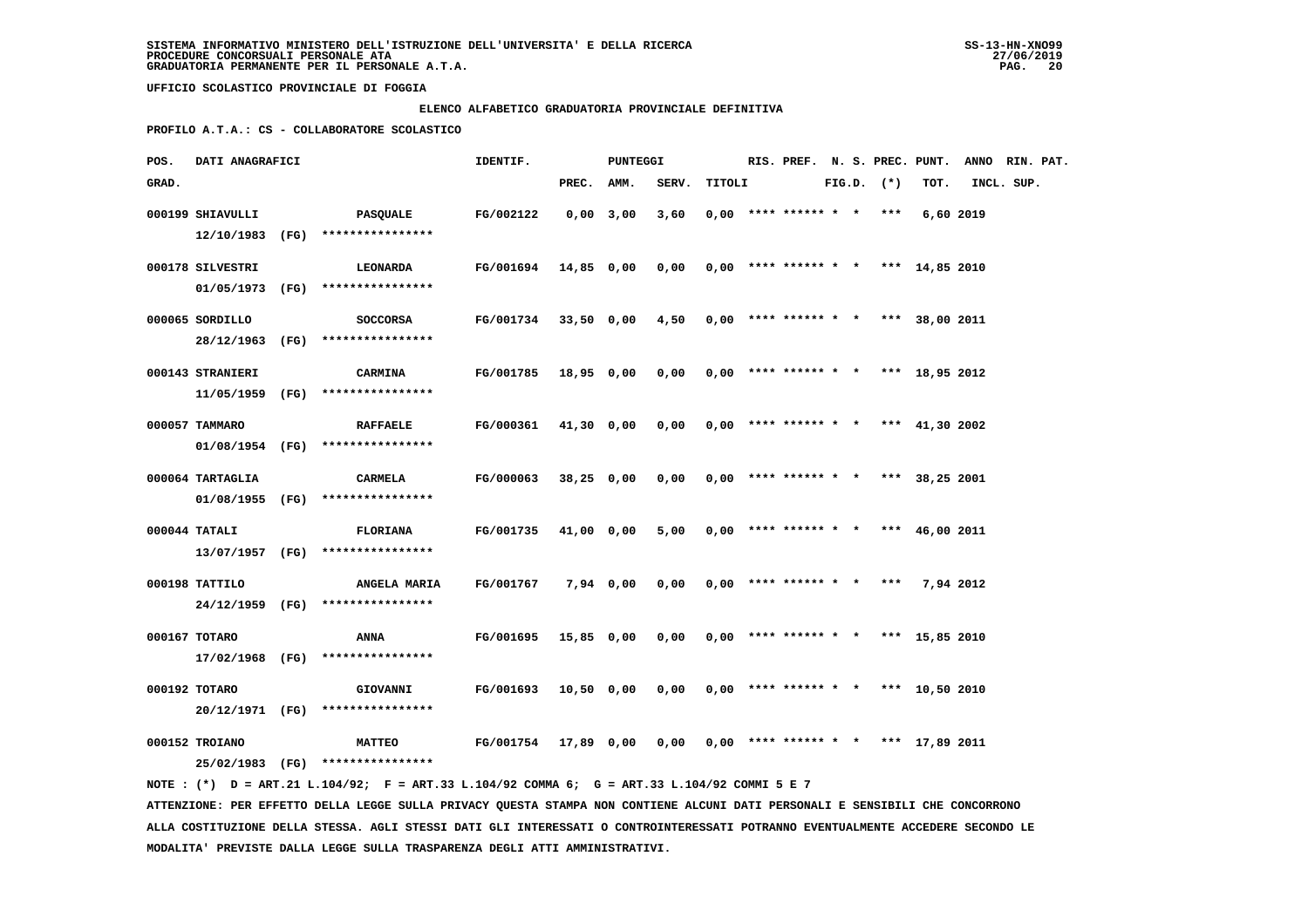# **ELENCO ALFABETICO GRADUATORIA PROVINCIALE DEFINITIVA**

 **PROFILO A.T.A.: CS - COLLABORATORE SCOLASTICO**

| GRAD.<br>PREC.<br>AMM.<br>SERV.<br>TITOLI<br>$FIG.D.$ $(*)$<br>TOT.<br>INCL. SUP.<br>000147 TROMBETTA<br>FG/001696<br>0,00<br>$0.00$ **** ****** * * *** 18,75 2010<br><b>ARNALDO</b><br>18,75 0,00<br>05/08/1960 (FG) **************** |  |
|-----------------------------------------------------------------------------------------------------------------------------------------------------------------------------------------------------------------------------------------|--|
|                                                                                                                                                                                                                                         |  |
|                                                                                                                                                                                                                                         |  |
|                                                                                                                                                                                                                                         |  |
| 000014 TROTTA<br>FG/001697<br>53,08 0,00<br>6,00<br>$0,00$ **** ****** * * *** 59,08 2010<br>BARBARA                                                                                                                                    |  |
| 05/07/1964 (FG) ****************                                                                                                                                                                                                        |  |
|                                                                                                                                                                                                                                         |  |
| 000046 TROTTA<br>FG/001698<br>LIBERA<br>41,25 0,00<br>4,00<br>$0,00$ **** ****** * * *** 45,25 2010                                                                                                                                     |  |
| 01/04/1959 (FG) ****************                                                                                                                                                                                                        |  |
| 000037 VIGILANTE<br>FG/001980<br><b>FILOMENA</b><br>44,00 0,00<br>5,00<br>$0,00$ **** ****** * * *** 49,00 2015                                                                                                                         |  |
| 19/08/1974 (FG) ****************                                                                                                                                                                                                        |  |
|                                                                                                                                                                                                                                         |  |
| 000094 VILLANI<br>FG/002139<br>0,00 3,00 23,50<br>$0,00$ **** ****** * * *** 26,50 2019<br><b>MICHELINA</b>                                                                                                                             |  |
| 24/02/1974 (FG) ****************                                                                                                                                                                                                        |  |
| 000104 VINCITORIO<br>FG/000157<br>0,00<br>$0,00$ **** ****** * * *** 24,00 2000<br><b>INCORONATA</b><br>24,00 0,00                                                                                                                      |  |
| 21/01/1961 (FG) ****************                                                                                                                                                                                                        |  |
| 000083 VITALE<br>FG/000370<br>$31,45$ 0,00<br>0,00<br>$0,00$ **** ****** * * *** 31,45 2002<br><b>SAVINA</b>                                                                                                                            |  |
| 07/04/1965 (FG) ****************                                                                                                                                                                                                        |  |
|                                                                                                                                                                                                                                         |  |
| 000092 VOLPE<br>FG/000854<br>28,35 0,00<br>0,00<br>$0,00$ **** ****** * * *** 28,35 2004<br>DOMENICO                                                                                                                                    |  |
| 28/07/1968 (FG)<br>****************                                                                                                                                                                                                     |  |
| 000193 ZAFFARANO<br>FG/002124<br>$0,00$ **** ****** * * *** 10,40 2019<br>$0,00$ $3,50$<br>6,90<br><b>JESSICA</b>                                                                                                                       |  |
| 21/09/1976 (RM)<br>****************                                                                                                                                                                                                     |  |
| 000003 ZICCARDI<br><b>FG/001559</b><br>$0,00$ **** ****** * * *** 61,67 2009<br>ANNA<br>56,67 0,00<br>5,00                                                                                                                              |  |
| 26/08/1970 (FG) ****************                                                                                                                                                                                                        |  |
|                                                                                                                                                                                                                                         |  |
| 000080 ZOLLA<br>ANTONIETTA CINZI FG/001819 27,65 0,00<br>$0,00$ **** ****** * * *** 32,15 2013<br>4,50                                                                                                                                  |  |
| 17/09/1967 (FG) ****************                                                                                                                                                                                                        |  |
| NOTE : (*) D = ART.21 L.104/92; F = ART.33 L.104/92 COMMA 6; G = ART.33 L.104/92 COMMI 5 E 7<br>ATTENZIONE: PER EFFETTO DELLA LEGGE SULLA PRIVACY QUESTA STAMPA NON CONTIENE ALCUNI DATI PERSONALI E SENSIBILI CHE CONCORRONO           |  |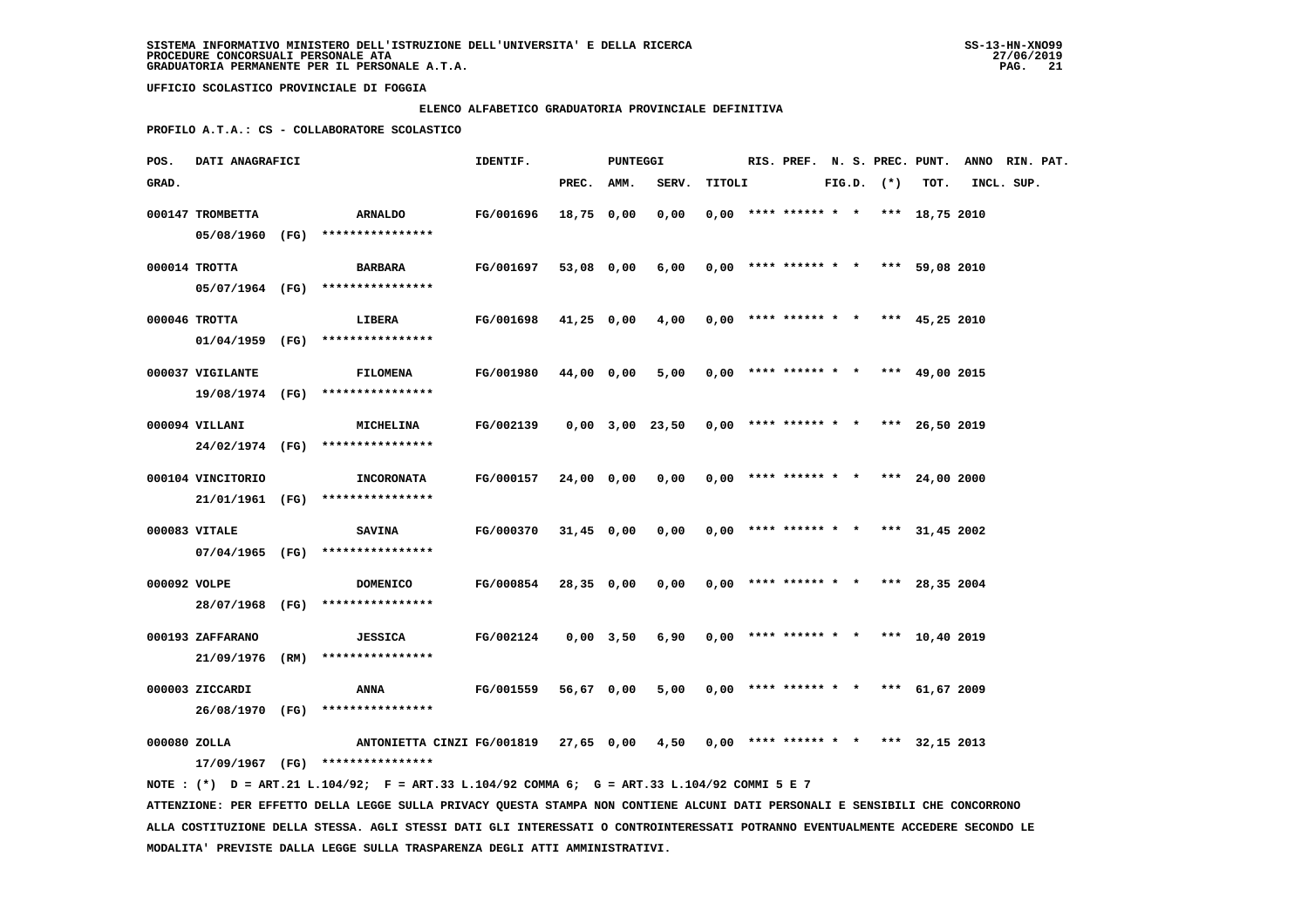# **ELENCO ALFABETICO GRADUATORIA PROVINCIALE DEFINITIVA**

 **PROFILO A.T.A.: GA - GUARDAROBIERE**

| POS.  | DATI ANAGRAFICI                                                                                                               |                           | IDENTIF. |       | PUNTEGGI        |       |        |                 |  |                | RIS. PREF. N. S. PREC. PUNT. | <b>ANNO</b> | RIN. PAT. |
|-------|-------------------------------------------------------------------------------------------------------------------------------|---------------------------|----------|-------|-----------------|-------|--------|-----------------|--|----------------|------------------------------|-------------|-----------|
| GRAD. |                                                                                                                               |                           |          | PREC. | AMM.            | SERV. | TITOLI |                 |  | $FIG.D.$ $(*)$ | TOT.                         | INCL. SUP.  |           |
|       | 000002 CASTRIOTTA                                                                                                             | MARIA SIPONTA L FG/002104 |          |       | 19,00 0,00 3,50 |       | 0,00   | **** ****** * * |  |                | *** 22,50 2018               |             |           |
|       | 03/08/1971<br>(FG)                                                                                                            | ****************          |          |       |                 |       |        |                 |  |                |                              |             |           |
|       | $000001$ D'ALTILIA                                                                                                            | ANTONELLA CATIA FG/002034 |          |       | 21,00 0,00 3,50 |       | 0,00   | **** ****** * * |  |                | *** $24.50$ 2016             |             |           |
|       | 09/03/1968<br>(FG)                                                                                                            | ****************          |          |       |                 |       |        |                 |  |                |                              |             |           |
|       | NOTE: (*) D = ART.21 L.104/92; F = ART.33 L.104/92 COMMA 6; G = ART.33 L.104/92 COMMI 5 E 7                                   |                           |          |       |                 |       |        |                 |  |                |                              |             |           |
|       | ATTENZIONE: PER EFFETTO DELLA LEGGE SULLA PRIVACY QUESTA STAMPA NON CONTIENE ALCUNI DATI PERSONALI E SENSIBILI CHE CONCORRONO |                           |          |       |                 |       |        |                 |  |                |                              |             |           |